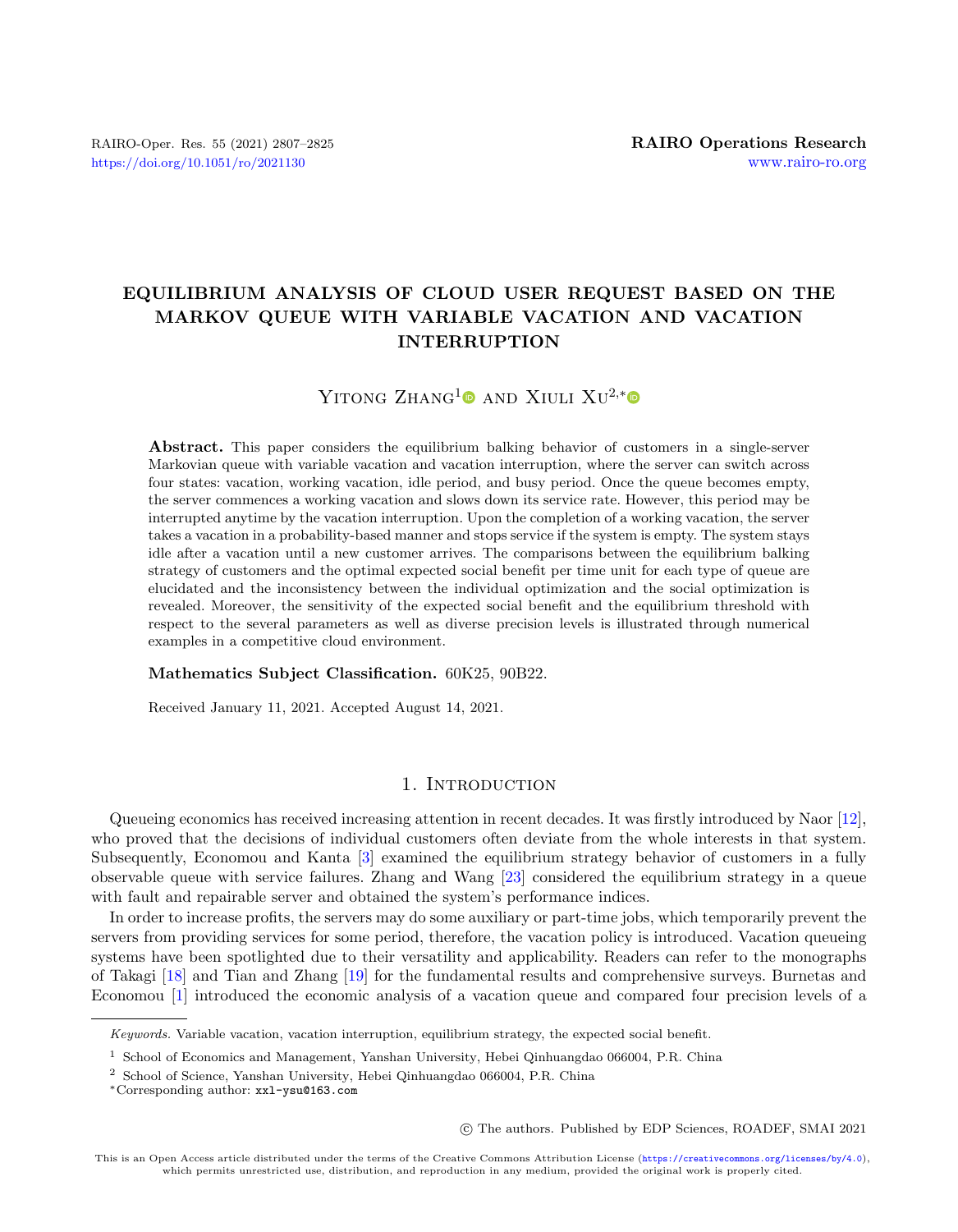## 2808 Y. ZHANG AND X. XU

Markov chain with setup times. Wang et al. [\[21\]](#page-17-5) analyzed the equilibrium strategies of customers in terms of the overall welfare in an  $M/M/k$  queue with asynchronous or synchronous multiple vacations. Motivated by modeling the data transmission in telecommunication networks, Peng and Wu  $[14]$  studied a Lévy-driven stochastic queueing system where the server may be subject to breakdowns and repairs. Because introducing a vacation policy into the inventory system has more realistic significance, Padmavathi et al. [\[13\]](#page-17-7) considered two different vacation policies in the inventory queueing system, where the number of demands in the orbit and the joint probability distribution of the inventory level are obtained by using the method of matrix-geometric solution. Melikov et al. [\[11\]](#page-17-8) proposed a three-dimensional Markov vacation system with perishable inventory and developed an approximate method based on the hierarchical merging of the states, which can be applied to the asymptotic analysis of any dimension.

For most of the management systems, the vacation of servers sometimes results in the excessive load of the system. To address this issue, Servi and Finn [\[15\]](#page-17-9) presented the working vacation policy where the server does not completely deactivate. Zhang et al. [\[24\]](#page-18-1) illustrated four equilibrium strategies and provided the optimal thresholds in a multiple working vacation queue. Li [\[8\]](#page-17-10) demonstrated an exact steady-state analysis in a discretetime  $Geo/G/1$  queue with working vacation and provided an application to the network scheduling in the wavelength division multiplexed (WDM) system. Recently, Sun *et al.* [\[17\]](#page-17-11) dynamically compared the performance and the threshold policy of the exhaustive or non-exhaustive  $M/M/1/N$  queue with working vacations. Do et al. [\[2\]](#page-17-12) investigated the  $M/M/1$  retrial queue with working vacation and the optimal strategies for joining the system were obtained. Tian and Wang [\[20\]](#page-17-13) combined multiple classical vacations with working vacation and made the economic analysis of this model in the unobservable cases.

Despite these considerable advantages, the modern management system is still far from a sensitive response. In practice, the service agencies and network systems must have the ability to deal with emergencies and require the servers to return to work rather than remain on leave, which is called the vacation interruption strategy, that is, if there are still a certain number of customers in the system after a service, the vacation may be suspended immediately and a normal busy period starts in some cases. Lee [\[7\]](#page-17-14) explored the economic analysis of an  $M/M/1$  queueing system with single vacation or multiple vacations and vacation interruption. Li et al. [\[9\]](#page-17-15) discussed a model with working vacation and vacation interruption under four precision levels. Shekhar *et al.* [\[16\]](#page-17-16) concerned a randomized arrival control policy for prospective customers in a queueing system with working vacation and vacation interruption.

The growing demands of cloud computing have contributed to a broadened scale in cloud data centers. Balancing the computing proliferation of cloud users and energy consumption in cloud platforms has inspired a hotspot field of cloud computing  $[4,10,22]$  $[4,10,22]$  $[4,10,22]$ . Because idle virtual machines falling into deep dormancy effectively reduce energy consumption in the traditional cloud computing platforms, Jin et al. [\[6\]](#page-17-19) proposed an allocation strategy for the clustered virtual machine and constructed a cost function to balance different system performances. Furthermore, a mechanism of semi dormancy is considered in [\[5\]](#page-17-20), where a virtual machine provides a lower service rate for cloud user requests, which significantly enhances the energy efficiency in the cloud environment.

However, to the best of our knowledge, none of the above models incorporated the classical vacation, working vacation and vacation interruption together in a cloud computing platform. Motivated by the allocation strategy for cloud data centers, this study attempts to analyze a variable dormancy cloud strategy with sleep-wake control. The virtual machine only enters the semi dormancy state when the cloud platform has no user request. If the buffer has a waiting cloud user request, the virtual machine immediately changes from the semi dormancy state to the wake-up state and provides the normal service for cloud users. Otherwise, it continues to stay in the semi dormancy. When a semi dormancy state is completed and there exist any requests, the virtual machine participates in the wake-up state. Otherwise, it joins the deep dormancy state for a certain period with a specified probability. The cloud users and platforms display distinct behavior to avoid the crowd and maximize their own profits. Based on the above, we derive the expected social benefit using a linear revenue and expenditure structure and discuss the optimal benefit per time unit for the cloud system in the fully or partly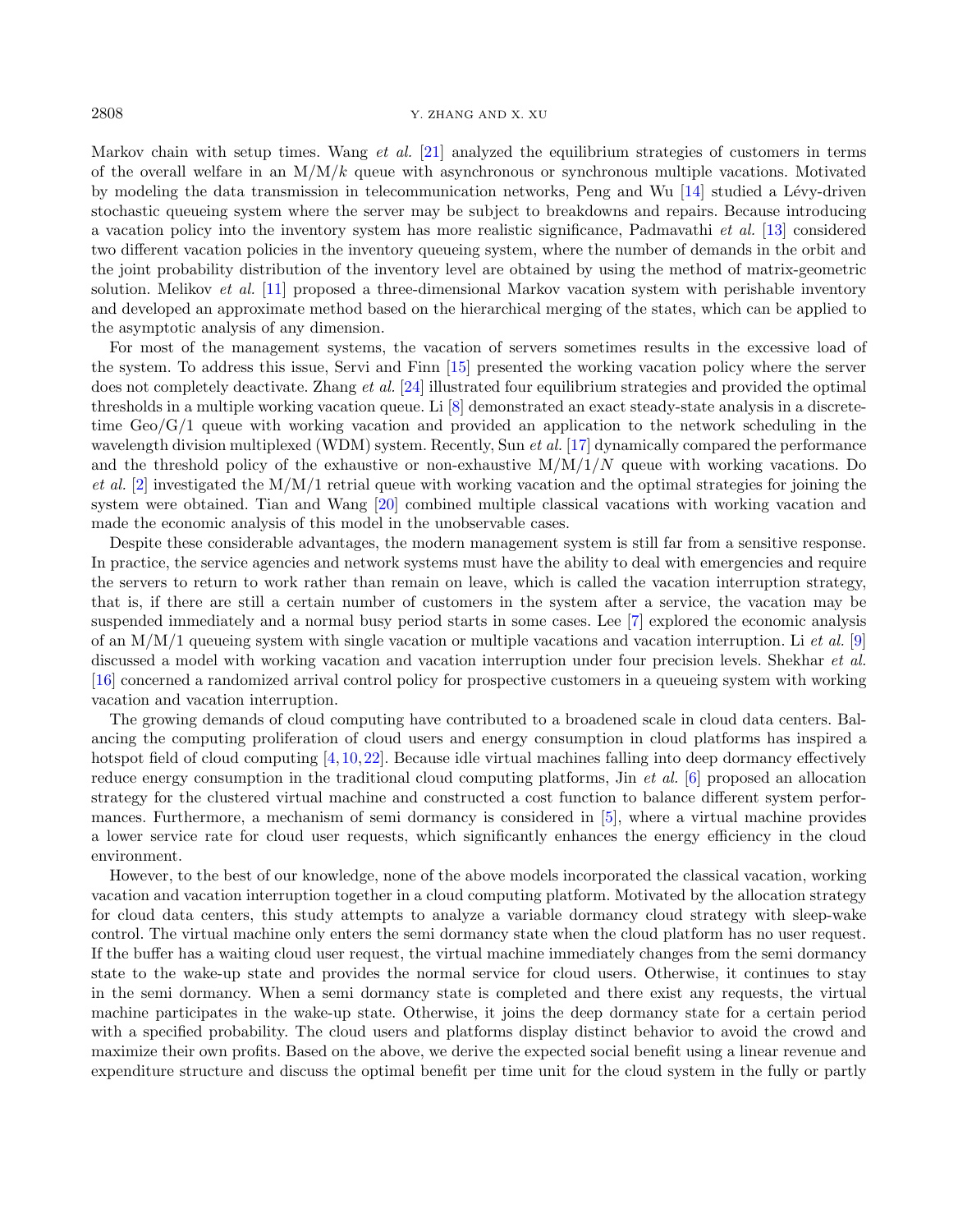<span id="page-2-1"></span>

FIGURE 1. State transition diagram in an  $M/M/1$  queue with variable vacation and vacation interruption.

observable cases, respectively. Our model effectively provides a theoretical basis and potential application for optimizing user access control in a cloud computing environment.

The rest of this paper is organized as follows: Section [2](#page-2-0) describes the queueing model and different information precision levels. Sections [3–](#page-3-0)[4](#page-9-0) focus on the fully observable and partly observable cases, respectively. For each type of situation, the equilibrium balking strategies of customers and the expected social benefits per time unit are discussed. Section [5](#page-15-0) illustrates the sensitivity analysis on performance characteristics in different situations. Section [6](#page-17-21) summarizes the findings and conclusions of this paper.

# 2. Model descriptions

<span id="page-2-0"></span>This paper introduces a variable vacation and vacation interruption policy in the classical  $M/M/1$  queue with the arrival rate  $\lambda$  and the normal service rate  $\mu$ . When the system becomes empty, it begins a working vacation and the working vacation time is assumed to be exponentially distributed with parameter  $\theta_1$ . During this period, a new arrival is served at a low rate  $\mu_1(\mu_1 < \mu)$ . When a service is completed in the working vacation and customs are waiting in line, the working vacation ends and the server comes back to the normal service level. Otherwise, it takes another working vacation. Once a working vacation ends, the server immediately switches to a regular busy period if the queue is non-empty, otherwise, the system enters a vacation period with probability  $p(0 < p \le 1)$ , or enters an idle state with probability  $1 - p$ , and the vacation time follows an exponential distribution with parameter  $\theta_2$ . After the vacation finishes, a regular busy period starts if there are customers in the system. Otherwise, the server stays idle until a new customer arrives.

Assume that the interarrival times, the service times, the vacation times and the working vacation times are mutually independent. In addition, the service discipline is first in and first out (FIFO). Denote the number of customers in the system at time t by  $N(t)$ , and define

> $I(t) =$  $\sqrt{ }$  $\int$  $\overline{\mathcal{L}}$ 0, the server is busy or stays idle; 1, the server is taking a working vacation; 2, the server is taking a vacation.

Obviously, the state space of the Markov chain  $\{N(t), I(t)\}\$ is  $\Omega = \{(n, i):n\geq 0, i = 0, 1, 2\}$ . The state transition diagram is depicted in Figure [1.](#page-2-1)

Suppose that each customer can receive a reward of R utility units after service completion but has to pay a waiting cost of C utility units for waiting a time unit in the system. Assume that  $R > C/\mu$  hereafter to ensure customers are attracted to join the system. Customers are risk neutral and maximize their expected net benefit. Moreover, the decisions are irrevocable in that retrials of balking customers and reneging of queueing behavior are not allowed.

There are two situations according to the information level acquired by an arrival.

(1) Fully observable case: Arriving customers are informed about the queue length  $N(t)$  and the server state  $I(t)$ :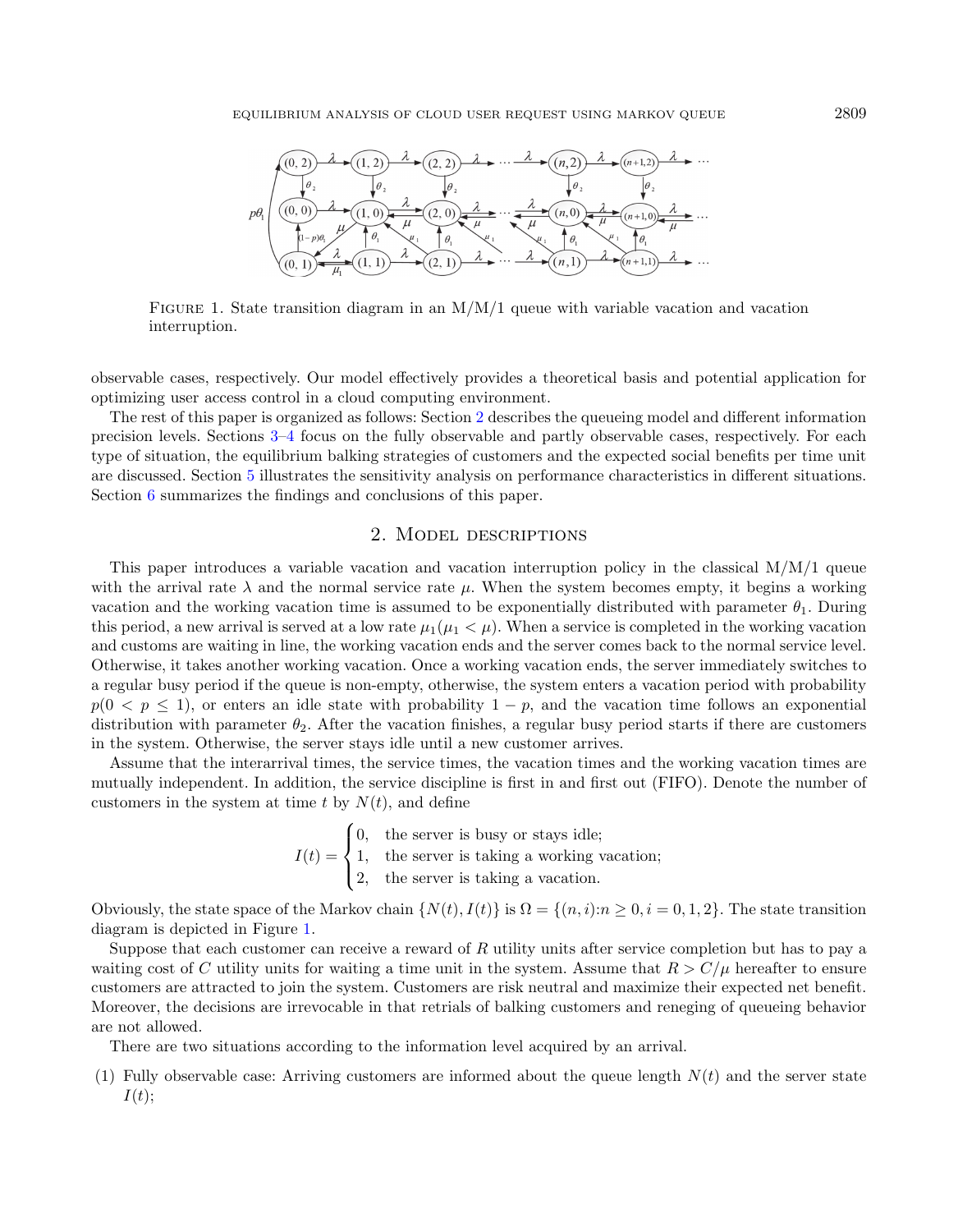<span id="page-3-1"></span>

FIGURE 2. State transition diagram in the fully observable case.

(2) Partly observable case: Arriving customers are informed about the queue length  $N(t)$  only;

For convenience, denote

<span id="page-3-2"></span>
$$
\rho = \frac{\lambda}{\mu}, \quad \sigma_1 = \frac{\lambda}{\lambda + \mu_1 + \theta_1}, \quad \sigma_2 = \frac{\lambda}{\lambda + \theta_2}.
$$

# <span id="page-3-3"></span>3. Equilibrium strategy in fully observable case

# <span id="page-3-0"></span>3.1. Equilibrium threshold strategy

Suppose that an arriving customer encounters the system state  $(n, i)$  and decides to enter, his expected net benefit after the service completion is  $S_{\text{fo}}(n, i) = R - CT_{\text{fo}}(n, i)$ , where  $T_{\text{fo}}(n, i)$  represents his mean sojourn time in the system. There exists a balk threshold  $n_e(i)$ , meaning that an arriving customer enters the system in state i  $(i = 0, 1, 2)$  if the number of customers is less than the given threshold. Therefore, a pure threshold strategy is denoted by the tuple  $(n_e(0), n_e(1), n_e(2))$  and the balking strategy has the following form: "While arriving at time t, observe: enter if  $N(t) \leq n_e(I(t))$  and balk otherwise." An arrival who finds the same number of customers in the system prefers to join the queue during the busy or idle period than during the vacation period or working vacation period. Therefore, the thresholds in different states satisfy  $n_e(2) \leq n_e(1) \leq n_e(0)$ . The state transition diagram is depicted in Figure [2.](#page-3-1)

Let  $|x|$  represent the largest integer up to x. Then we get the following result.

**Theorem 3.1.** In the fully observable  $M/M/1$  queue with variable vacation and vacation interruption, there exist thresholds

$$
(n_e(0), n_e(1), n_e(2)) = \left( \left\lfloor \mu \frac{R}{C} \right\rfloor - 1, \left\lfloor \mu \left( \frac{R}{C} - \frac{\mu + \theta_1}{\mu(\mu_1 + \theta_1)} \right) \right\rfloor - 1, \left\lfloor \mu \left( \frac{R}{C} - \frac{1}{\theta_2} \right) \right\rfloor - 1 \right),
$$

which satisfy the unique Nash equilibrium strategy that a customer enters if  $N(t) \leq n_e(I(t))$  and balks otherwise when he observes the system is in state  $(N(t), I(t))$ .

Proof. From assumption, we have

$$
T_{\text{fo}}(0,0) = \frac{1}{\mu},
$$
  
\n
$$
T_{\text{fo}}(0,1) = \frac{1}{\mu_1 + \theta_1} + \frac{\theta_1}{\mu_1 + \theta_1} T_{\text{fo}}(0,0),
$$
  
\n
$$
T_{\text{fo}}(0,2) = \frac{1}{\theta_2} + \frac{1}{\mu},
$$
  
\n
$$
T_{\text{fo}}(n,0) = \frac{1}{\mu} + T_{\text{fo}}(n-1,0), \quad n = 1, 2, ...
$$
  
\n
$$
T_{\text{fo}}(n,1) = \frac{1}{\mu_1 + \theta_1} + \frac{\mu_1}{\mu_1 + \theta_1} T_{\text{fo}}(n-1,0) + \frac{\theta_1}{\mu_1 + \theta_1} T_{\text{fo}}(n,0), \quad n = 1, 2, ...
$$
  
\n
$$
T_{\text{fo}}(n,2) = \frac{1}{\theta_2} + T_{\text{fo}}(n,0), \quad n = 1, 2, ...
$$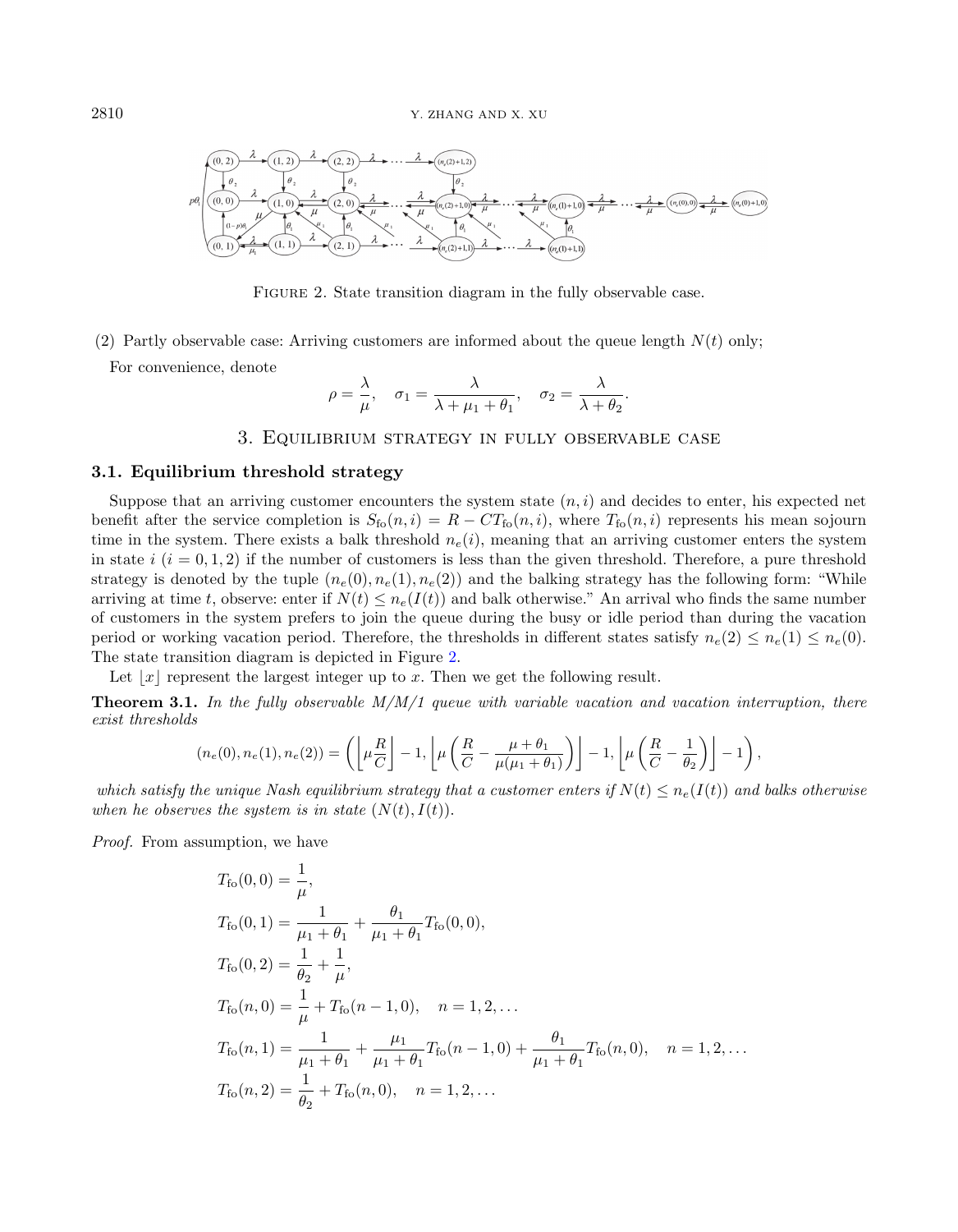After manipulating, we get

<span id="page-4-1"></span>
$$
T_{\rm fo}(n,0)=\frac{n+1}{\mu}, T_{\rm fo}(n,2)=\frac{n+1}{\mu}+\frac{1}{\theta_2}, T_{\rm fo}(n,1)=\frac{\mu+\theta_1}{\mu(\mu_1+\theta_1)}+\frac{n}{\mu}, \quad n=0,1,\ldots,
$$

According to the definition,  $S_{f_0}(n, i)$  is a monotonically decreasing function of n as  $T_{f_0}(n, i)$  is strictly increasing of n. Besides, customers prefer to enter when  $S_{f_0}(n, i) > 0$ . The thresholds are obtained by substituting  $T_{f_0}(n, i)$ into  $S_{f_0}(n, i)$ . Theorem [3.1](#page-3-2) is proved.

Specially, if  $p \to 0$ , we can get the thresholds  $(n_e(0), n_e(1))$ , which tend to the results derived by Li *et al.* [\[9\]](#page-17-15).

# 3.2. Stationary queue length distribution

Denote the steady state probabilities in the fully observable situation by  $p_{f0}(n,i) = \lim_{t \to +\infty} p_{f0}(N(t)) = n$ ,  $I(t) = i$ ,  $(n, i) \in \Omega$ , then we have

**Theorem 3.2.** In the fully observable  $M/M/1$  queue with variable vacation and vacation interruption where customers enter the system according to a pure threshold strategy  $(n_e(0), n_e(1), n_e(2))$ , the stationary distribution is as follows

$$
p_{\rm fo}(n,1) = \frac{\lambda}{\theta_1(1 - p\sigma_2)} \sigma_1^n p_{\rm fo}(0,0), \quad n = 0, 1, \dots, n_e(1), \tag{3.1}
$$

$$
p_{\rm fo}(n_e(1)+1,1) = \frac{\lambda \sigma_1}{\theta_1 (1 - p \sigma_2)(1 - \sigma_1)} \sigma_1^{n_e(1)} p_{\rm fo}(0,0),\tag{3.2}
$$

<span id="page-4-0"></span>
$$
p_{\rm fo}(n,2) = \frac{p\sigma_2}{1 - p\sigma_2} \sigma_2^n p_{\rm fo}(0,0), \quad n = 0, 1, \dots, n_e(2), \tag{3.3}
$$

$$
p_{\rm fo}(n_e(2)+1,2) = \frac{p\sigma_2^2}{(1-p\sigma_2)(1-\sigma_2)}\sigma_2^{n_e(2)}p_{\rm fo}(0,0),\tag{3.4}
$$

$$
p_{\rm fo}(n,0) = B_{\rm fo}\rho^n + C_{\rm fo}\sigma_1^n + D_{\rm fo}\sigma_2^n, \quad n = 0, 1, \dots, n_e(0),
$$
\n(3.5)

$$
p_{\rm fo}(n_e(0) + 1, 0) = \rho \left( B_{\rm fo} \rho^{n_e(0)} + C_{\rm fo} \sigma_1^{n_e(0)} + D_{\rm fo} \sigma_2^{n_e(0)} \right) + \left( \frac{\lambda \theta_1 \sigma_1^{n_e(1) + 2}}{\mu \theta_1 (1 - p \sigma_2)(1 - \sigma_1)} + \frac{p \theta_2 \sigma_2^{n_e(2) + 1}}{\mu (1 - p \sigma_2)} \right) p_{\rm fo}(0, 0), \tag{3.6}
$$

where

$$
p_{\text{fo}}(0,0) = \left\{ 1 + \frac{(\mu_1 \sigma_1 + \theta_1)\sigma_1 \rho}{\theta_1(1 - p\sigma_2)(\rho - \sigma_1)(1 - \sigma_1)} \left( \frac{\rho \sigma_1^{n_e(0) + 1} - \sigma_1}{1 - \sigma_1} + \frac{(\rho - \sigma_1)(\lambda + \theta_1)\rho \sigma_1^{n_e(1) + 2}}{(\mu_1 \sigma_1 + \theta_1)\rho \sigma_1} \right) \right\}
$$
  
+ 
$$
\frac{p\rho \sigma_2}{(1 - p\sigma_2)(\rho - \sigma_2)} \left( \frac{\rho \sigma_2^{n_e(0) + 1} - \sigma_2}{1 - \sigma_2} + \frac{1}{\rho} + \sigma_2^{n_e(2)}(\rho - \sigma_2) \right) + \left( \frac{\rho(\lambda + \theta_1)\sigma_1}{\theta_1(1 - p\sigma_2)(\rho - \sigma_1)} \right) \left. \frac{\rho(1 - \rho^{n_e(0) + 1})}{1 - \rho} \right\}^{-1},
$$
  

$$
B_{\text{fo}} = \left[ \frac{\rho(\lambda + \theta_1)\sigma_1}{\theta_1(1 - p\sigma_2)(\rho - \sigma_1)} + \frac{\rho - \sigma_2 + p\sigma_2^2}{(1 - p\sigma_2)(\rho - \sigma_2)} \right] p_{\text{fo}}(0, 0) = p_{\text{fo}}(0, 0) - C_{\text{fo}} - D_{\text{fo}},
$$
  

$$
C_{\text{fo}} = -\frac{\rho(\lambda + \theta_1)\sigma_1}{\theta_1(1 - p\sigma_2)(\rho - \sigma_1)} p_{\text{fo}}(0, 0), \quad D_{\text{fo}} = -\frac{p\sigma_2 \rho}{(1 - p\sigma_2)(\rho - \sigma_2)} p_{\text{fo}}(0, 0).
$$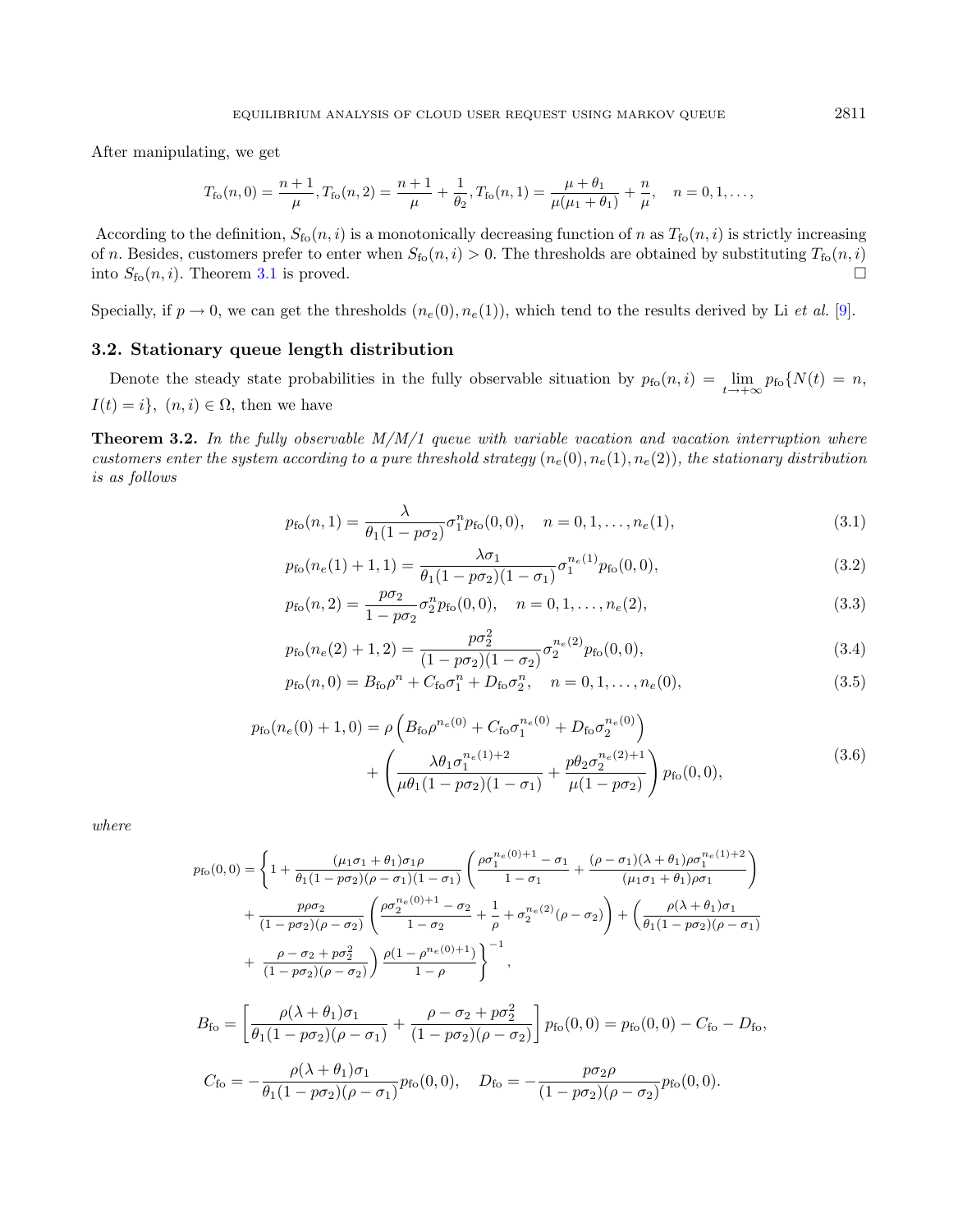# 2812 Y. ZHANG AND X. XU

Proof. The corresponding stationary distribution can be obtained in Figure [2.](#page-3-1)

$$
\lambda p_{\rm fo}(0,0) = (1-p)\theta_1 p_{\rm fo}(0,1) + \theta_2 p_{\rm fo}(0,2),\tag{3.7}
$$

<span id="page-5-2"></span><span id="page-5-1"></span>
$$
(\lambda + \mu)p_{\text{fo}}(n,0) = \mu p_{\text{fo}}(n+1,0) + \mu_1 p_{\text{fo}}(n+1,1) + \theta_1 p_{\text{fo}}(n,1) + \lambda p_{\text{fo}}(n-1,0) + \theta_2 p_{\text{fo}}(n,2), \quad n = 1,2,\dots, n_e(0),
$$
\n(3.8)

<span id="page-5-0"></span>
$$
\mu p_{\rm fo}(n_e(0) + 1, 0) = \theta_1 p_{\rm fo}(n_e(1) + 1, 1) + \lambda p_{\rm fo}(n_e(0), 0) + \theta_2 p_{\rm fo}(n_e(2) + 1, 2), \tag{3.9}
$$

$$
(\lambda + \theta_1)p_{f0}(0, 1) = \mu_1p_{f0}(1, 1) + \mu p_{f0}(1, 0),
$$
\n(3.10)

$$
(\lambda + \mu_1 + \theta_1)p_{f_0}(n, 1) = \lambda p_{f_0}(n - 1, 1), \quad n = 1, 2, \dots, n_e(1),
$$
\n(3.11)

$$
(\mu_1 + \theta_1)p_{\text{fo}}(n_e(1) + 1, 1) = \lambda p_{\text{fo}}(n_e(1), 1),
$$
\n(3.12)

$$
(\lambda + \theta_2)p_{\text{fo}}(0,2) = p\theta_1p_{\text{fo}}(0,1),
$$
\n(3.13)

$$
(\lambda + \theta_2)p_{f_0}(n, 2) = \lambda p_{f_0}(n-1, 2), \quad n = 1, 2, \dots, n_e(2),
$$
\n(3.14)

$$
\theta_2 p_{f_0}(n_e(2) + 1, 2) = \lambda p_{f_0}(n_e(2), 2). \tag{3.15}
$$

According to  $(3.7)$  and  $(3.13)$ , we have

$$
p_{\rm fo}(0,1) = \frac{\lambda}{\theta_1(1 - p\theta_2)} p_{\rm fo}(0,0), \quad p_{\rm fo}(0,2) = \frac{p\sigma_2}{1 - p\sigma_2} p_{\rm fo}(0,0).
$$
\n(3.16)

Substituting  $(3.16)$  into  $(3.11)$  and  $(3.14)$ , by iterating we have

$$
p_{\text{fo}}(n,1) = \left(\frac{\lambda}{\lambda + \mu_1 + \theta_1}\right)^n \frac{\lambda}{\theta_1(1 - p\sigma_2)} p_{\text{fo}}(0,0), \quad n = 1, 2, \dots, n_e(1),
$$
  

$$
p_{\text{fo}}(n,2) = \left(\frac{\lambda}{\lambda + \theta_2}\right)^n \frac{p\sigma_2}{1 - p\sigma_2} p_{\text{fo}}(0,0), \quad n = 1, 2, \dots, n_e(2),
$$

Combining  $\sigma_1$  and  $\sigma_2$ , we can get [\(3.1\)](#page-3-3) and [\(3.3\)](#page-3-3).

Substituting  $n = n_e(1)$  and  $n = n_e(2)$  into  $(3.12)$  and  $(3.15)$ , respectively, we obtain

$$
p_{\text{fo}}(n_e(1) + 1, 1) = \left(\frac{\lambda}{\lambda + \mu_1 + \theta_1}\right)^{n_e(1)} \frac{\lambda \sigma_1}{\theta_1 (1 - p \sigma_2)(1 - \sigma_1)} p_{\text{fo}}(0, 0),
$$
  

$$
p_{\text{fo}}(n_e(2) + 1, 2) = \left(\frac{\lambda}{\lambda + \theta_2}\right)^{n_e(2)} \frac{p \sigma_2^2}{(1 - p \sigma_2)(1 - \sigma_2)} p_{\text{fo}}(0, 0).
$$

Manipulating above equations, we get [3.2](#page-3-3) and [\(3.4\)](#page-3-3).

Next, we calculate the formulas of  $p_{\text{fo}}(n_e(0) + 1, 0)$  and  $p_{\text{fo}}(n, 0), n = 0, 1, \ldots, n_e(0)$ . From [\(3.8\)](#page-4-0), we obtain

$$
\mu p_{\text{fo}}(n+1,0) - (\lambda + \mu) p_{\text{fo}}(n,0) + \lambda p_{\text{fo}}(n-1,0)
$$
  
=  $\left( -\frac{\lambda(\mu_1 \sigma_1 + \theta_1)}{\theta_1(1 - p\sigma_2)} \sigma_1^n - \frac{p\sigma_2 \theta_2}{1 - p\sigma_2} \sigma_2^n \right) p_{\text{fo}}(0,0), \quad n = 1, 2, ..., n_e(0).$ 

From above expressions, it follows that  $p_{f_0}(n, 0), n = 1, 2, \ldots, n_e(0)$  are solutions of the following nonhomogeneous linear difference equation with constant coefficients

$$
\mu x_{n+1} - (\lambda + \mu)x_n + \lambda x_{n-1} = \left( -\frac{\lambda(\mu_1 \sigma_1 + \theta_1)}{\theta_1 (1 - p \sigma_2)} \sigma_1^n - \frac{p \sigma_2 \theta_2}{1 - p \sigma_2} \sigma_2^n \right) p_{\text{fo}}(0, 0),
$$
  
\n
$$
n = 1, 2, \dots, n_e(0).
$$
\n(3.17)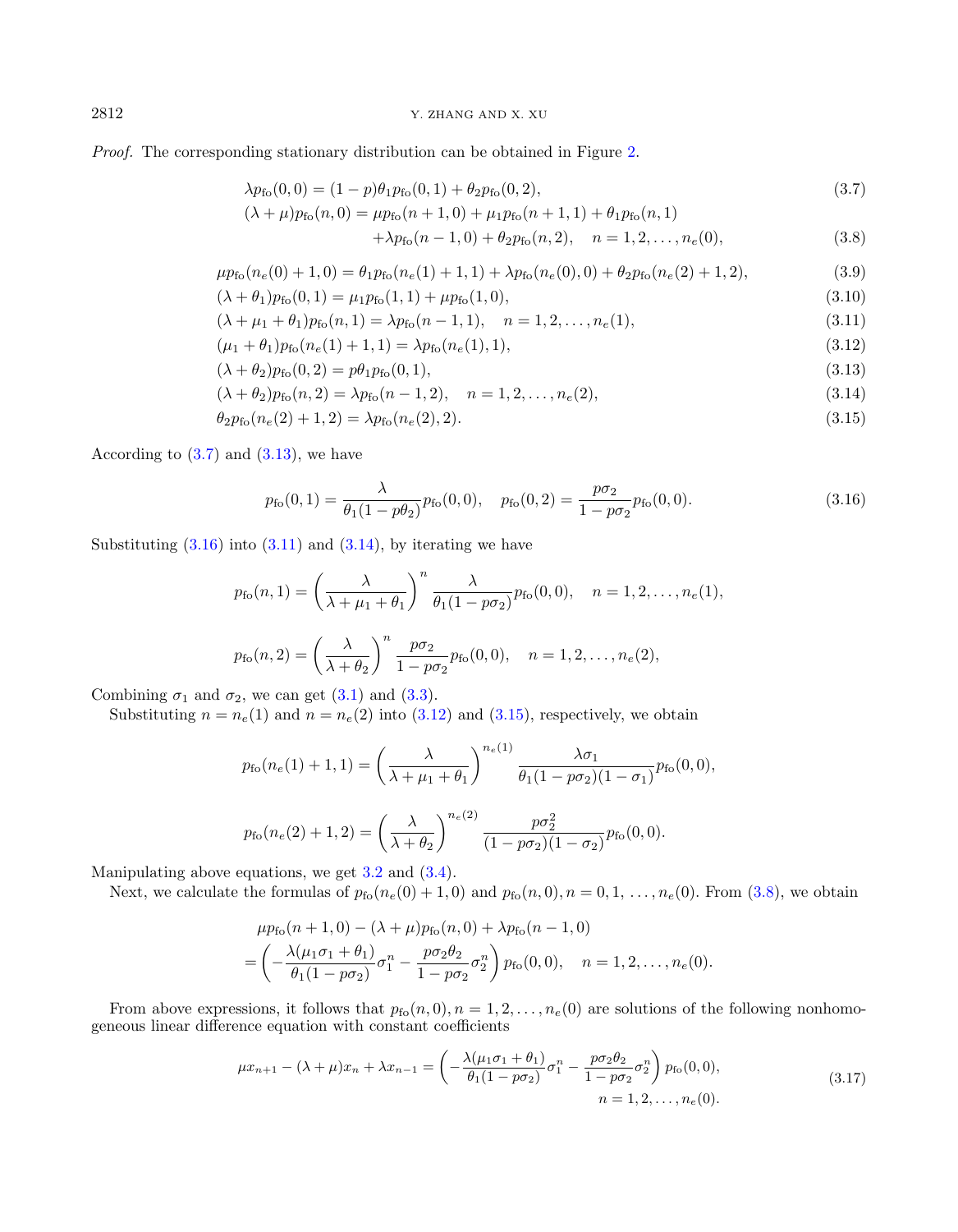Considering their corresponding characteristic equation

<span id="page-6-1"></span><span id="page-6-0"></span>
$$
\mu x^2 - (\lambda + \mu)x + \lambda = 0,
$$

which has two roots, 1 and  $\rho$ . The general solution of the homogeneous form of  $(3.17)$  is  $x_n^{\text{hom}} = A_{\text{fo}} + B_{\text{fo}} \rho^n$ due to  $\lambda < \mu$ , where  $A_{\text{fo}}$  and  $B_{\text{fo}}$  are constants. The general solution  $x_n^{\text{gen}}$  is given by  $x_n^{\text{gen}} = x_n^{\text{hom}} + x_n^{\text{spec}}$ , where  $x_n^{\text{spec}}$  is a specific solution of [\(3.17\)](#page-5-2). The standard method can be used to find a specific solution because the nonhomogeneous part of [\(3.17\)](#page-5-2) is the sum of the geometric distributions with parameter  $\sigma_1$  and  $\sigma_2$ , respectively, and  $\sigma_1, \sigma_2 \neq \rho, 1$ . Then the specific solution of [\(3.17\)](#page-5-2) has the form  $C_{\rm fo} \sigma_1^n + D_{\rm fo} \sigma_2^n$ , where  $C_{\rm fo}$  and  $D_{\rm fo}$  are constants. Substituting the specific solution  $x_n^{\text{spec}}$  into  $(3.17)$ , we obtain

$$
C_{\rm fo} = -\frac{\rho(\lambda + \theta_1)\sigma_1}{\theta_1(1 - p\sigma_2)(\rho - \sigma_1)} p_{\rm fo}(0,0), \quad D_{\rm fo} = -\frac{p\sigma_2\rho}{(1 - p\sigma_2)(\rho - \sigma_2)} p_{\rm fo}(0,0).
$$

Hence, the general solution of  $(3.17)$  is given as

$$
x_n = A_{\text{fo}} + B_{\text{fo}} \rho^n + C_{\text{fo}} \sigma_1^n + D_{\text{fo}} \sigma_2^n, \quad n = 1, 2, \dots, n_e(0). \tag{3.18}
$$

Specially, taking  $n = 1, n = 2$  in  $(3.18)$ , respectively, we have

$$
A_{\rm fo} + B_{\rm fo} \rho + C_{\rm fo} \sigma_1 + D_{\rm fo} \sigma_2 = p_{\rm fo} (1, 0),
$$
  
\n
$$
A_{\rm fo} + B_{\rm fo} \rho^2 + C_{\rm fo} \sigma_1^2 + D_{\rm fo} \sigma_2^2 = p_{\rm fo} (2, 0).
$$
\n(3.19)

From  $(3.8)$  to  $(3.10)$ , we obtain

$$
p_{\text{fo}}(1,0) = \frac{[(\lambda + \theta_1)\sigma_1 + \theta_1]\rho}{\theta_1(1 - p\sigma_2)} p_{\text{fo}}(0,0),
$$
  

$$
p_{\text{fo}}(2,0) = \frac{\rho[(\rho + \sigma_1)(\lambda + \theta_1)\sigma_1 + \theta_1(\rho + p\sigma_2^2)]}{\theta_1(1 - p\sigma_2)} p_{\text{fo}}(0,0).
$$

Furthermore, substituting the above expressions into [\(3.19\)](#page-6-1), we get

$$
A_{\rm fo} = 0,
$$
  
\n
$$
B_{\rm fo} = \left[ \frac{\rho(\lambda + \theta_1)\sigma_1}{\theta_1(1 - p\sigma_2)(\rho - \sigma_1)} + \frac{\rho - \sigma_2 + p\sigma_2^2}{(1 - p\sigma_2)(\rho - \sigma_2)} \right] p_{\rm fo}(0, 0),
$$

then

$$
p_{\text{fo}}(n,0) = B_{\text{fo}}\rho^n + C_{\text{fo}}\sigma_1^n + D_{\text{fo}}\sigma_2^n, \quad n = 1, 2, ..., n_e(0).
$$

Similarly, we obtain  $(3.5)$  by substituting  $n = 0$  into above expressions. Through some algebraic simplifications, we obtain  $p_{\text{fo}}(n_e(0) + 1, 0)$  based on [\(3.2\)](#page-3-3), [\(3.4\)](#page-3-3) and [\(3.9\)](#page-5-0). Finally,  $p_{\text{fo}}(0, 0)$  can be solved by the normalization equation

$$
\sum_{n=0}^{n_e(0)+1} p_{\text{fo}}(n,0) + \sum_{n=0}^{n_e(1)+1} p_{\text{fo}}(n,1) + \sum_{n=0}^{n_e(2)+1} p_{\text{fo}}(n,2) = 1.
$$

# 3.3. Analysis of social benefits

Denote the expected social benefit per time unit in the fully observable situation by  $SW_{\text{fo}} = R\lambda(1 - p_{\text{bulk}})$  –  $CL<sub>fo</sub>$ , where  $p<sub>bulk</sub>$  and  $L<sub>fo</sub>$  respectively represent the balking probability and the expected queue length of customers in the fully observable case, then we have

 $\Box$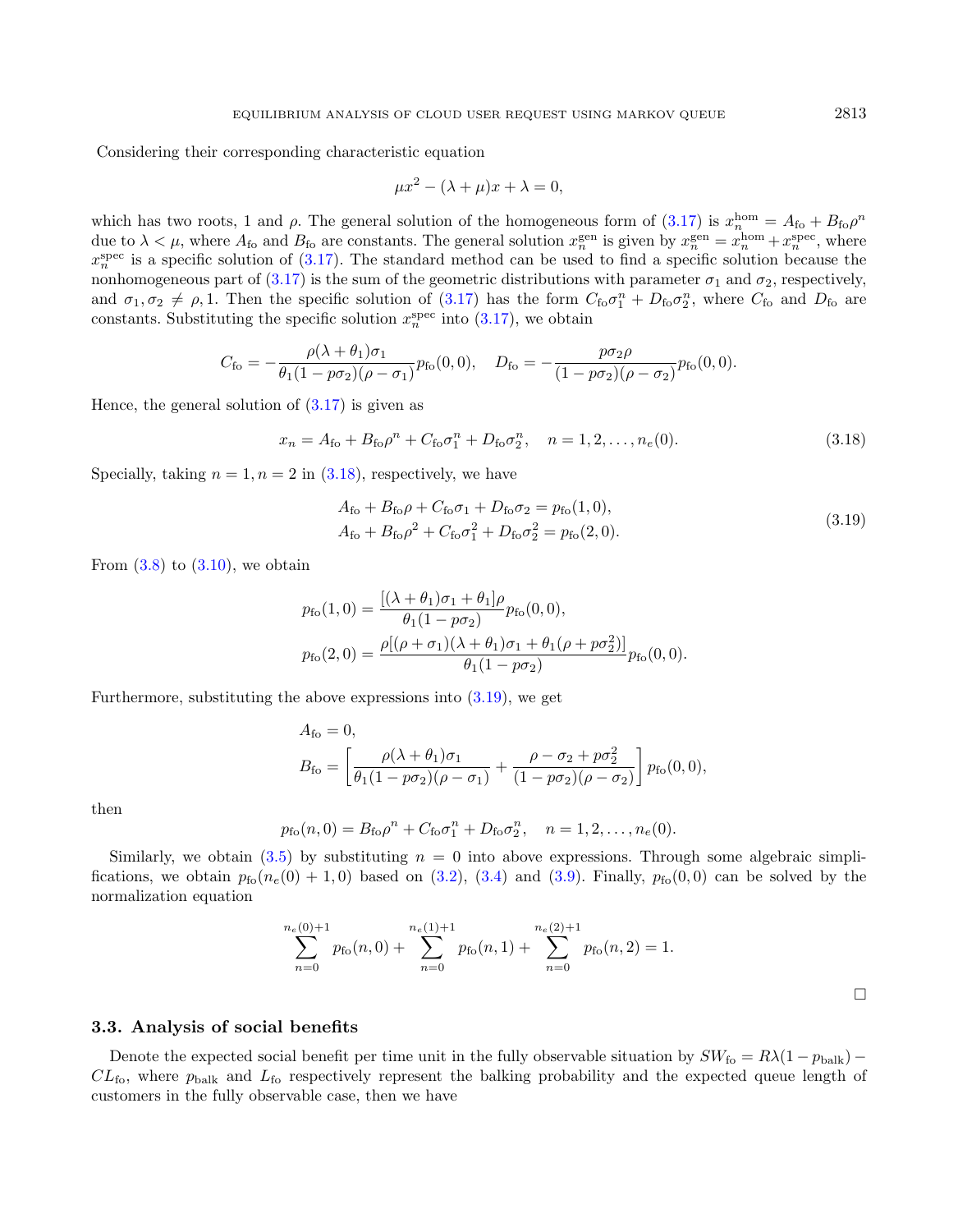**Theorem 3.3.** In the fully observable  $M/M/1$  queue with variable vacation and vacation interruption, the expected social benefit per time unit  $SW_{fo}$  is given as follows

$$
SW_{\text{fo}} = R\lambda \left[ 1 - \frac{\lambda \sigma_1^{n_e(1)+1}(\theta_1 \sigma_1 + \mu)}{\mu \theta_1 (1 - p \sigma_2)(1 - \sigma_1)} p_{\text{fo}}(0,0) - \frac{p \sigma_2^{n_e(2)+1} \rho(\mu + \theta_2)}{\theta_2 (1 - p \sigma_2)} p_{\text{fo}}(0,0) - \rho \left( B_{\text{fo}} \rho^{n_e(0)} \right) \right] + C_{\text{fo}} \sigma_1^{n_e(0)} + D_{\text{fo}} \sigma_2^{n_e(0)} \right) \left] - C \left[ \frac{\lambda \sigma_1 (1 - \sigma_1^{n_e(1)+1})}{\theta_1 (1 - p \sigma_2)(1 - \sigma_1)^2} p_{\text{fo}}(0,0) + \frac{p \sigma_2^2 (1 - \sigma_2^{n_e(2)+1})}{(1 - p \sigma_2)(1 - \sigma_2)^2} \right] \times p_{\text{fo}}(0,0) + B_{\text{fo}} \frac{\rho - (n_e(0) + 2) \rho^{n_e(0)+2} + (n_e(0) + 1) \rho^{n_e(0)+3}}{(1 - \rho)^2} + D_{\text{fo}} \left( \rho \sigma_2^{n_e(0)} (n_e(0) + 1) + \frac{\sigma_2 - (n_e(0) + 1) \sigma_2^{n_e(0)+1} + n_e(0) \sigma_2^{n_e(0)+2}}{(1 - \sigma_2)^2} - \frac{\sigma_2^{n_e(2)}}{\rho - \sigma_2} \right) + C_{\text{fo}} \left( (n_e(0) + 1) \rho \sigma_1^{n_e(0)} + \frac{\sigma_1 - (n_e(0) + 1) \sigma_1^{n_e(0)+1} + n_e(0) \sigma_1^{n_e(0)+2}}{(1 - \sigma_1)^2} - \frac{(\rho - \sigma_1) \theta_1 \sigma_1^{n_e(1)+1}}{\mu_1 \sigma_1 + \theta_1} \right) \right].
$$

*Proof.* Arrivals will balk when they find the system at state  $(n_e(0) + 1, 0), (n_e(1) + 1, 1)$  and  $(n_e(2) + 1, 2)$ . Therefore, the balking probability is  $p_{\text{bulk}} = p_{\text{fo}}(n_e(0) + 1, 0) + p_{\text{fo}}(n_e(1) + 1, 1) + p_{\text{fo}}(n_e(2) + 1, 2)$ , the effective arrival rate is  $\lambda(1-p_{\text{bulk}})$  and the expected queue length equals

$$
L_{\rm fo} = \sum_{n=0}^{n_e(0)+1} n p_{\rm fo}(n,0) + \sum_{n=0}^{n_e(1)+1} n p_{\rm fo}(n,1) + \sum_{n=0}^{n_e(2)+1} n p_{\rm fo}(n,2).
$$

The expression of the expected social benefit can be obtained by Theorem [3.2.](#page-4-1)

# 3.4. Numerical analysis

This section demonstrates the impacts of several parameters on the expected social benefit in a variable dormancy cloud strategy with sleep-wake control.

Assuming that  $\lambda = 0.5, \mu_1 = 0.2, \theta_1 = 0.5, \theta_2 = 0.4, p = 0.5, C = 2$ , the relationship between the expected social benefit  $SW_{f_0}$  and the service rate  $\mu$  of the virtual machine for different revenues R is shown in Figure [3.](#page-8-0) It shows a gently increasing trend of the expected social benefit with respect to the increase of the service rate. Moreover, the cloud user requests prefer to enter the system when enhancing the expected social benefit by raising the revenue R.

Assuming that  $R = 25, \mu_1 = 0.2, \theta_1 = 0.5, \theta_2 = 0.4, p = 0.5, C = 2$ , the relationship between the expected social benefit  $SW_{fo}$  and the service rate  $\mu$  of the virtual machine for different arrival rates  $\lambda$  is shown in Figure [4.](#page-8-1) It displays that the expected social benefit is not necessarily increasing with the parameter  $\lambda$  which is contrary to our common sense. This mainly results from the general increasing trend of considerable waiting costs. Specially, the expected social benefit  $SW_{\text{fo}}$  is negative at parameter  $\lambda = 0.4, \mu = 1.5$ .

Assuming that  $\mu = 5, \mu_1 = 1.5, \theta_1 = 0.8, \theta_2 = 1, p = 0.5, C = 2$ , the relationship between the expected social benefit  $SW_{f_0}$  and the arrival rate  $\lambda$  of cloud user requests for different revenues R is shown in Figure [5.](#page-8-2) It presents that the expected social benefit rises with respect to the increasing arrival rate when the revenue is large enough and the expected social benefit boosts remarkably with raising revenue. Besides, the vertex of the expected social benefit is  $SW_{f_0} = 3.0$  for the arrival rate  $\lambda = 0.4$  at parameter  $R = 15$ .

Assuming that  $R = 15$ ,  $\mu_1 = 1.5$ ,  $\theta_1 = 0.8$ ,  $\theta_2 = 1$ ,  $p = 0.5$ ,  $C = 2$ , the relationship between the expected social benefit  $SW_{f_0}$  and the arrival rate  $\lambda$  of cloud user requests for different service rates  $\mu$  is shown in Figure [6.](#page-8-3) It reveals that the expected social benefit first gradually increases and achieves a maximum at about  $\lambda = 0.4$ , then decreases as parameter  $\lambda$  continues to increase at parameter  $\mu = 4.5$  and presents a fluctuating tendency. The maximum and minimum of the expected social benefit are  $SW_{f\text{o}} = 2.0$  and  $SW_{f\text{o}} = -0.9$  respectively for the arrival rate  $\lambda = 0.3$  and  $\lambda = 0.8$  at parameter  $\mu = 3.5$ . Moreover, the cloud user requests prefer to enter the system with the increasing service rate which raises the expected social benefit as well.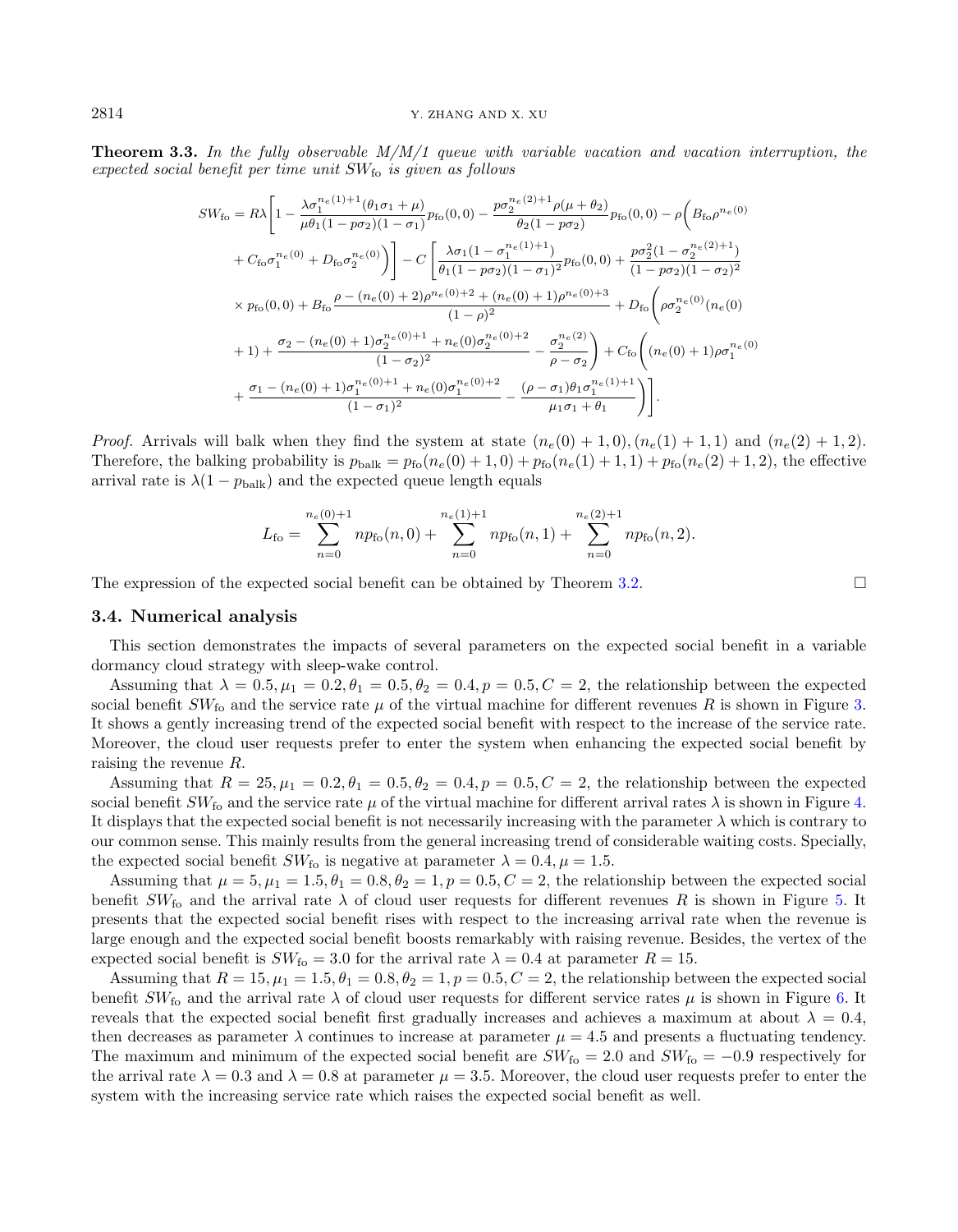<span id="page-8-0"></span>

<span id="page-8-1"></span>FIGURE 3. The expected social benefit versus parameter  $\mu$  with the revenue R.



FIGURE 4. The expected social benefit versus parameter  $\mu$  with the arrival rate  $\lambda$ .

<span id="page-8-2"></span>

<span id="page-8-3"></span>FIGURE 5. The expected social benefit versus parameter  $\lambda$  with the revenue R.



FIGURE 6. The expected social benefit versus parameter  $\lambda$  with the service rate  $\mu$ .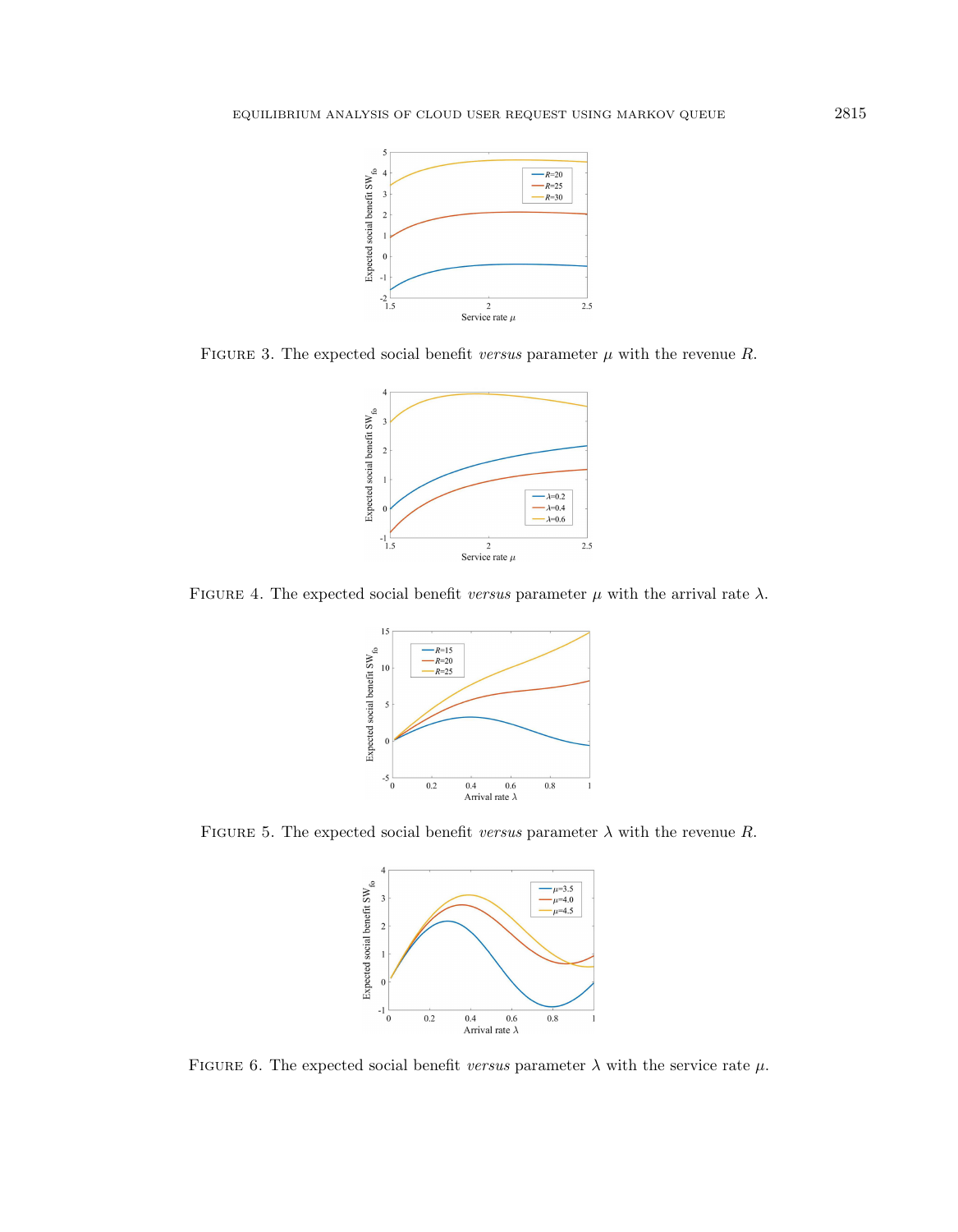<span id="page-9-1"></span>

FIGURE 7. State transition diagram in the partly observable case.

# 4. Equilibrium strategy in partly observable case

# <span id="page-9-0"></span>4.1. Stationary queue length distribution

This section proceeds to analyze the partly observable case that arriving customers can only observe the number  $N(t)$  of customers presented. To obtain the pure equilibrium threshold strategy, we should compute the steady-state distribution in this situation. Denote the stationary distribution in the partly observable queue by  $p_{\text{ao}}(n,i) = \lim_{t \to +\infty} p_{\text{ao}}\{N(t) = n, I(t) = i\}, (n,i) \in \Omega.$  The state transition diagram is illustrated in Figure [7.](#page-9-1)

<span id="page-9-4"></span>**Theorem 4.1.** In the partly observable  $M/M/1$  queue with variable vacation and vacation interruption where customers enter the system according to the pure threshold strategy  $n_e$ , the stationary distribution is as follows

$$
p_{\rm ao}(n,1) = \frac{\lambda}{\theta_1(1 - p\sigma_2)} \sigma_1^n p_{\rm ao}(0,0), \quad n = 0, 1, \dots, n_e,
$$
\n(4.1)

<span id="page-9-3"></span><span id="page-9-2"></span>
$$
p_{\rm ao}(n_e+1,1) = \frac{\lambda \sigma_1}{\theta_1 (1 - p \sigma_2)(1 - \sigma_1)} \sigma_1^{n_e} p_{\rm ao}(0,0),\tag{4.2}
$$

$$
p_{\rm ao}(n,2) = \frac{p\sigma_2}{1 - p\sigma_2} \sigma_2^n p_{\rm ao}(0,0), \quad n = 0, 1, \dots, n_e,
$$
\n(4.3)

$$
p_{\rm ao}(n_e+1,2) = \frac{p\sigma_2^2}{(1-p\sigma_2)(1-\sigma_2)}\sigma_2^{n_e}p_{\rm ao}(0,0),\tag{4.4}
$$

$$
p_{\rm ao}(n,0) = B_{\rm ao} \rho^n + C_{\rm ao} \sigma_1^n + D_{\rm ao} \sigma_2^n, \quad n = 0, 1, ..., n_e,
$$
  
\n
$$
p_{\rm ao}(n_e + 1,0) = \rho(B_{\rm ao} \rho^{n_e} + C_{\rm ao} \sigma_1^{n_e} + D_{\rm ao} \sigma_2^{n_e})
$$
\n(4.5)

$$
+\left(\frac{\lambda\theta_1\sigma_1^{n_e+2}}{\mu\theta_1(1-p\sigma_2)(1-\sigma_1)}+\frac{p\theta_2\sigma_2^{n_e+1}}{\mu(1-p\sigma_2)}\right)p_{\text{ao}}(0,0),\tag{4.6}
$$

where

<sup>p</sup>ao(0, 0) = ( 1 + ρ − ρ ne+2 1 − ρ + ρ(λ + θ1)σ<sup>1</sup> θ1(1 − pσ2)(ρ − σ1) ρ − ρ ne+2 1 − ρ + σ ne 1 θ1 (λ + θ1)(1 − σ1) − ρ + λ − σ1µ (λ + θ1)(1 − σ1)σ<sup>1</sup> − σ<sup>1</sup> − σ ne+1 1 1 − σ<sup>1</sup> ! + pρσ<sup>2</sup> (1 − pσ2)(ρ − σ2) ρ − ρ ne+2 1 − ρ + σ ne 2 (1 − ρ) + 1 ρ − σ<sup>2</sup> − σ ne+2 2 1 − σ<sup>2</sup> !)−<sup>1</sup> , Bao = ρ(λ + θ1)σ<sup>1</sup> θ1(1 − pσ2)(ρ − σ1) + ρ − σ<sup>2</sup> + pσ<sup>2</sup> 2 (1 − pσ2)(ρ − σ2) pao(0, 0) = pao(0, 0) − Cao − Dao, Cao = − ρ(λ + θ1)σ<sup>1</sup> θ1(1 − pσ2)(ρ − σ1) pao(0, 0), Dao = − pσ2ρ (1 − pσ2)(ρ − σ2) pao(0, 0).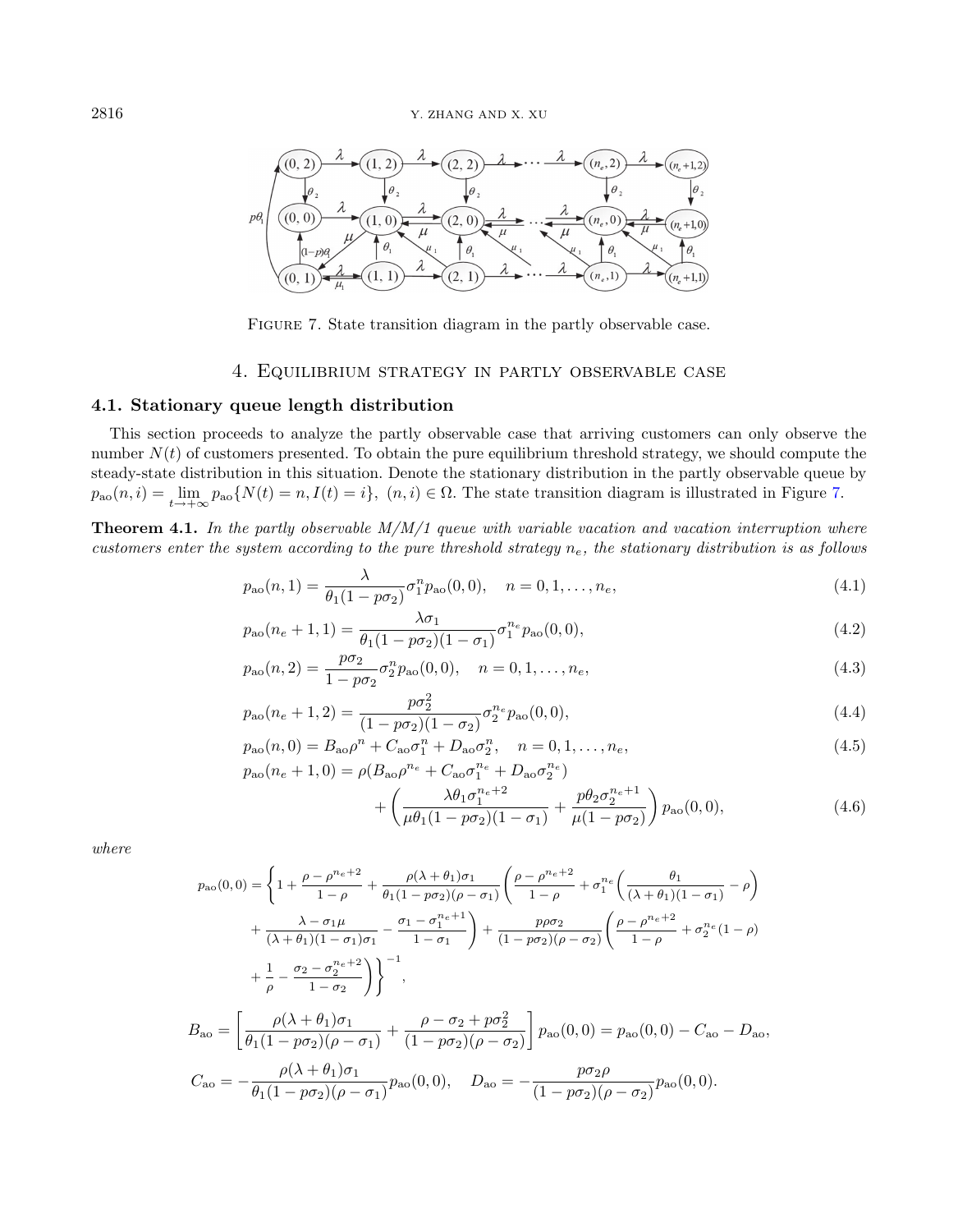Proof. The corresponding stationary distribution can be obtained in Figure [7.](#page-9-1)

$$
\lambda p_{\rm ao}(0,0) = (1-p)\theta_1 p_{\rm ao}(0,1) + \theta_2 p_{\rm ao}(0,2),\tag{4.7}
$$

$$
(\lambda + \mu)p_{\rm ao}(n,0) = \mu p_{\rm ao}(n+1,0) + \mu_1 p_{\rm ao}(n+1,1) + \theta_1 p_{\rm ao}(n,1)
$$

<span id="page-10-1"></span><span id="page-10-0"></span>
$$
+\lambda p_{\rm ao}(n-1,0) + \theta_2 p_{\rm ao}(n,2), \quad n = 1,2,\ldots,n_e,
$$
\n(4.8)

$$
\mu p_{\rm ao}(n_e + 1, 0) = \theta_1 p_{\rm ao}(n_e + 1, 1) + \lambda p_{\rm ao}(n_e, 0) + \theta_2 p_{\rm ao}(n_e + 1, 2),\tag{4.9}
$$

$$
(\lambda + \theta_1)p_{\text{ao}}(0, 1) = \mu_1 p_{\text{ao}}(1, 1) + \mu p_{\text{ao}}(1, 0), \tag{4.10}
$$

$$
(\lambda + \mu_1 + \theta_1)p_{\text{ao}}(n, 1) = \lambda p_{\text{ao}}(n - 1, 1), \quad n = 1, 2, \dots, n_e,
$$
\n(4.11)

$$
(\mu_1 + \theta_1)p_{\rm ao}(n_e + 1, 1) = \lambda p_{\rm ao}(n_e, 1),\tag{4.12}
$$

$$
(\lambda + \theta_2)p_{\rm ao}(0,2) = p\theta_1p_{\rm ao}(0,1),\tag{4.13}
$$

$$
(\lambda + \theta_2)p_{\text{ao}}(n, 2) = \lambda p_{\text{ao}}(n - 1, 2), \quad n = 1, 2, \dots, n_e,
$$
\n(4.14)

$$
\theta_2 p_{\rm ao}(n_e + 1, 2) = \lambda p_{\rm ao}(n_e, 2). \tag{4.15}
$$

According to  $(4.7)$  and  $(4.13)$ , we have

$$
p_{\rm ao}(0,1) = \frac{\lambda}{\theta_1(1 - p\theta_2)} p_{\rm ao}(0,0), \quad p_{\rm ao}(0,2) = \frac{p\sigma_2}{1 - p\sigma_2} p_{\rm ao}(0,0). \tag{4.16}
$$

Substituting  $(4.16)$  into  $(4.11)$  and  $(4.14)$ , by iterating we obtain

$$
p_{\rm ao}(n,1) = \left(\frac{\lambda}{\lambda + \mu_1 + \theta_1}\right)^n \frac{\lambda}{\theta_1(1 - p\sigma_2)} p_{\rm ao}(0,0), \quad n = 1, 2, \dots, n_e,
$$
  

$$
p_{\rm ao}(n,2) = \left(\frac{\lambda}{\lambda + \theta_2}\right)^n \frac{p\sigma_2}{1 - p\sigma_2} p_{\rm ao}(0,0), \quad n = 1, 2, \dots, n_e,
$$

Combining  $\sigma_1$  and  $\sigma_2$ , we get [\(4.1\)](#page-9-3) and [\(4.3\)](#page-9-3).

Substituting  $n = n_e$  into [\(4.12\)](#page-9-2) and [\(4.15\)](#page-9-2), respectively, we get

<span id="page-10-2"></span>
$$
p_{\rm ao}(n_e + 1, 1) = \left(\frac{\lambda}{\lambda + \mu_1 + \theta_1}\right)^{n_e} \frac{\lambda \sigma_1}{\theta_1 (1 - p \sigma_2)(1 - \sigma_1)} p_{\rm ao}(0, 0),
$$

$$
p_{\rm ao}(n_e + 1, 2) = \left(\frac{\lambda}{\lambda + \theta_2}\right)^{n_e} \frac{p \sigma_2^2}{(1 - p \sigma_2)(1 - \sigma_2)} p_{\rm ao}(0, 0).
$$

Manipulating above equations, we get [\(4.2\)](#page-9-3) and [\(4.4\)](#page-9-3).

Next, we calculate the formulas of  $p_{\rm ao}(n,0), n = 0, 1, \ldots, n_e$  and  $p_{\rm ao}(n_e + 1, 0)$ . Similar to the proof for Theorem [3.2,](#page-4-1)  $p_{\text{ao}}(n,0)$  are solutions of the following nonhomogeneous linear difference equation with constant coefficients

$$
\mu x_{n+1} - (\lambda + \mu)x_n + \lambda x_{n-1} = \left( -\frac{\lambda(\mu_1 \sigma_1 + \theta_1)}{\theta_1 (1 - p \sigma_2)} \sigma_1^n - \frac{p \sigma_2 \theta_2}{1 - p \sigma_2} \sigma_2^n \right) p_{\text{ao}}(0, 0),
$$
\n
$$
n = 1, 2, \dots, n_e.
$$
\n(4.17)

As the nonhomogeneous part of [\(4.17\)](#page-10-1) is the sum of geometric distributions with parameter  $\sigma_1$  and  $\sigma_2$  and  $\sigma_1, \sigma_2 \neq \rho, 1$ , Equation [\(4.17\)](#page-10-1) have specific solutions of the form  $C_{\alpha o} \sigma_1^n + D_{\alpha o} \sigma_2^n$ , where  $C_{\alpha o}$  and  $D_{\alpha o}$  are constants. Substituting the specific solution into  $(4.17)$ , we obtain

$$
C_{\rm ao} = -\frac{\rho(\lambda + \theta_1)\sigma_1}{\theta_1(1 - p\sigma_2)(\rho - \sigma_1)} p_{\rm ao}(0,0), \quad D_{\rm ao} = -\frac{p\sigma_2\rho}{(1 - p\sigma_2)(\rho - \sigma_2)} p_{\rm ao}(0,0).
$$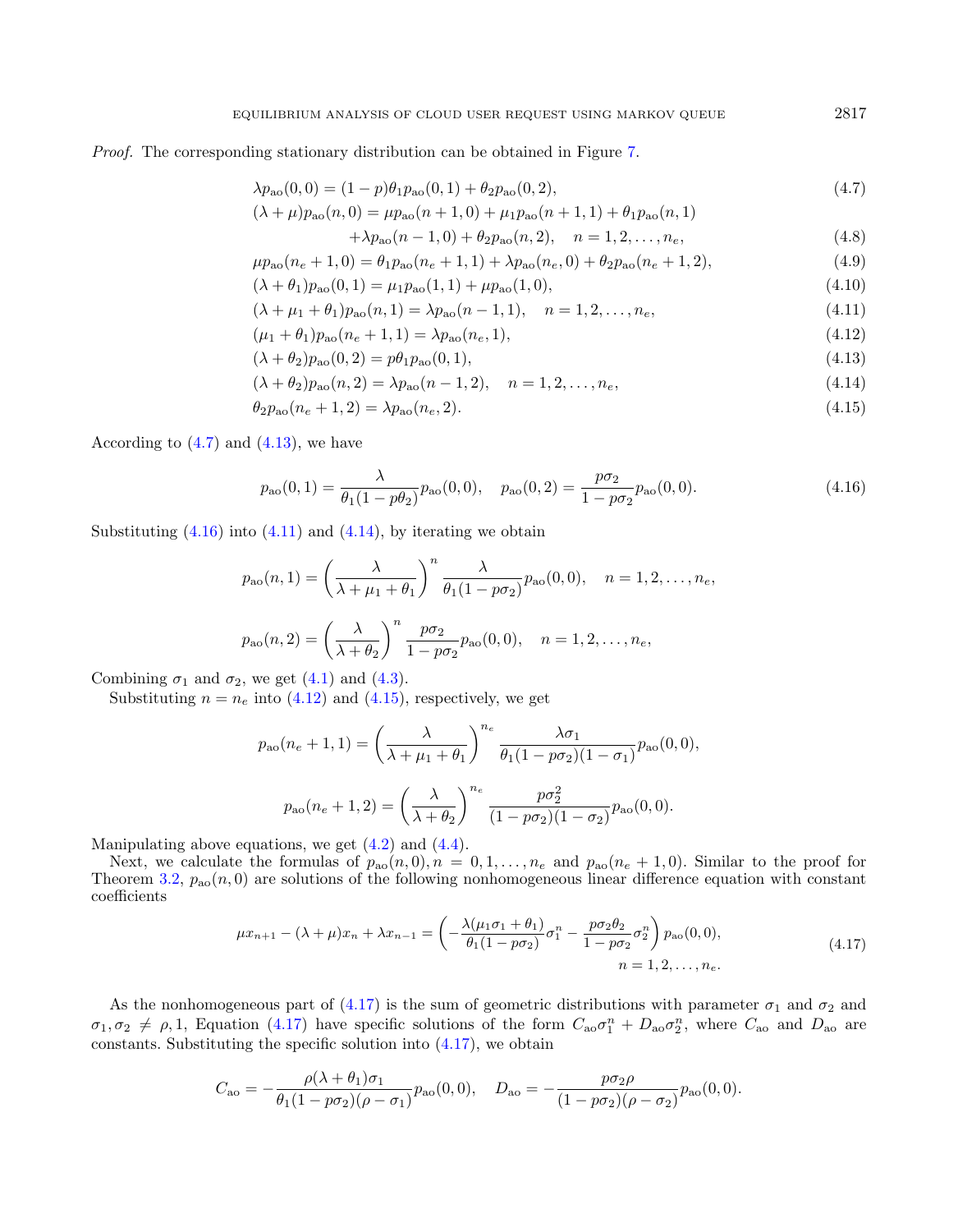Hence, general solutions of [\(4.17\)](#page-10-1) are given as

<span id="page-11-1"></span>
$$
x_n^{\text{gen}} = A_{\text{ao}} + B_{\text{ao}} \rho^n + C_{\text{ao}} \sigma_1^n + D_{\text{ao}} \sigma_2^n, \quad n = 1, 2, \dots, n_e,
$$

where  $A_{\alpha_0}, B_{\alpha_0}, C_{\alpha_0}$  and  $D_{\alpha_0}$  are constants. Specially, taking  $n = 1$  and  $n = 2$  in the general solution, we have

$$
A_{\rm ao} + B_{\rm ao} \rho + C_{\rm ao} \sigma_1 + D_{\rm ao} \sigma_2 = p_{\rm ao} (1, 0),
$$
  
\n
$$
A_{\rm ao} + B_{\rm ao} \rho^2 + C_{\rm ao} \sigma_1^2 + D_{\rm ao} \sigma_2^2 = p_{\rm ao} (2, 0).
$$
\n(4.18)

From  $(4.8)$  to  $(4.10)$ , we obtain

$$
p_{\rm ao}(1,0) = \frac{[(\lambda + \theta_1)\sigma_1 + \theta_1]\rho}{\theta_1(1 - p\sigma_2)} p_{\rm ao}(0,0),
$$
  

$$
p_{\rm ao}(2,0) = \frac{\rho[(\rho + \sigma_1)(\lambda + \theta_1)\sigma_1 + \theta_1(\rho + p\sigma_2^2)]}{\theta_1(1 - p\sigma_2)} p_{\rm ao}(0,0).
$$

Furthermore, substituting above expressions into [\(4.18\)](#page-10-2), we get

$$
A_{\rm ao} = 0,
$$
  
\n
$$
B_{\rm ao} = \left[ \frac{\rho(\lambda + \theta_1)\sigma_1}{\theta_1(1 - p\sigma_2)(\rho - \sigma_1)} + \frac{\rho - \sigma_2 + p\sigma_2^2}{(1 - p\sigma_2)(\rho - \sigma_2)} \right] p_{\rm ao}(0, 0),
$$

then

$$
p_{\rm ao}(n,0) = B_{\rm ao} \rho^n + C_{\rm ao} \sigma_1^n + D_{\rm ao} \sigma_2^n, \quad n = 1, 2, ..., n_e.
$$

Similarly, substituting  $n = 0$  into above expressions, we obtain [\(4.5\)](#page-9-3). Through some algebraic simplifications, we obtain  $p_{\rm ao}(n_e+1,0)$  based on [\(4.2\)](#page-9-3), [\(4.4\)](#page-9-3) and [\(4.9\)](#page-9-2). Finally, the probability  $p_{\rm ao}(0,0)$  can be solved using the normalization equation

<span id="page-11-0"></span>
$$
\sum_{n=0}^{n_e+1} p_{\text{ao}}(n,0) + \sum_{n=0}^{n_e+1} p_{\text{ao}}(n,1) + \sum_{n=0}^{n_e+1} p_{\text{ao}}(n,2) = 1.
$$

# <span id="page-11-2"></span>4.2. Benefit analysis of customers

The expected net benefit of an arriving customer who finds n customers ahead and decides to enter is

$$
S(n) = R - CTao(n)
$$
\n(4.19)

where  $T_{\text{ao}}(n) = E_{\text{ao}}[S|N=n]$  represents the mean sojourn time of this new arrival.

For convenience, we introduce the following notations

$$
a = \frac{(\mu + \theta_1)(1 - \sigma_2)}{\mu(1 - \sigma_1)}, b = \frac{\rho(1 - \sigma_1)}{\sigma_2}, c = \frac{\rho(1 - \sigma_2)}{\sigma_1}, d = \frac{(\lambda + \theta_2)(\mu + \theta_2)(1 - \sigma_1)}{\mu\theta_2}.
$$

**Theorem 4.2.** In the partly observable  $M/M/1$  queue with variable vacation and vacation interruption, if an arriving customer finds n customers waiting in line and other customers follow the policy  $n_e$ , if he decides to enter, his expected net benefit per time unit is

$$
S(n) = R - C \left[ \frac{n+1}{\mu} + \frac{(\mu - \mu_1) \sigma_1^n p_{\rm ao}(0,1)}{\mu(\mu_1 + \theta_1) [B_{\rm ao}\rho^n + (C_{\rm ao} + p_{\rm ao}(0,1))\sigma_1^n + (D_{\rm ao} + p_{\rm ao}(0,2))\sigma_2^n} + \frac{\sigma_2^n p_{\rm ao}(0,2)}{\theta_2 [B_{\rm ao}\rho^n + (C_{\rm ao} + p_{\rm ao}(0,1))\sigma_1^n + (D_{\rm ao} + p_{\rm ao}(0,2))\sigma_2^n} \right], \quad n = 0, 1, ..., n_e.
$$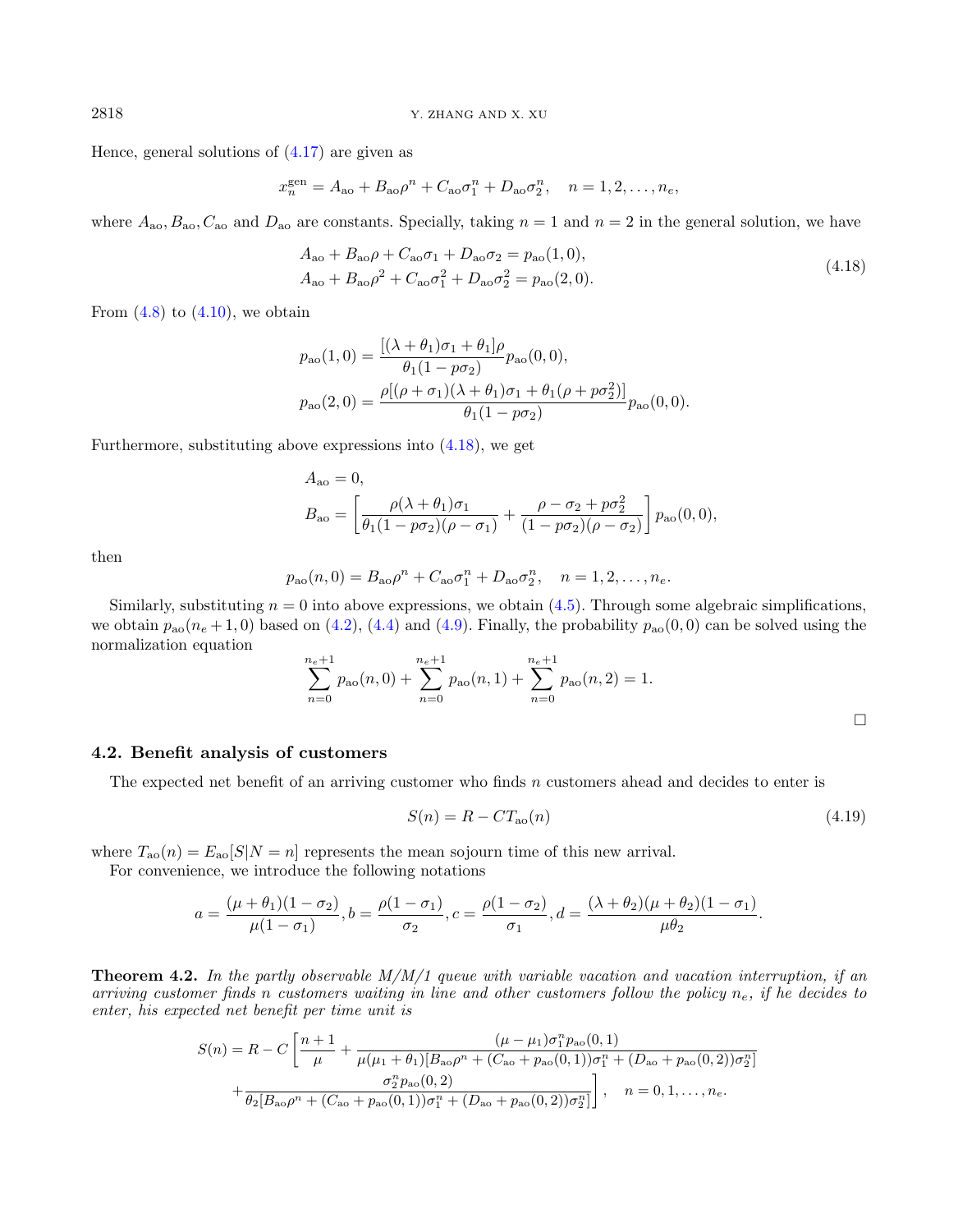$$
S(n_{e}+1) = R - C \left[ \frac{n_{e}+2}{\mu} + \frac{\frac{\mu-\mu_{1}}{\mu(n_{1}+\theta_{1})} \sigma_{1}^{n_{e}+1} p_{\text{ao}}(0,1)}{(1-\sigma_{1})B_{\text{ao}}\rho^{n_{e}+1} + \left[\frac{\mu_{1}+\theta_{1}}{\mu}C_{\text{ao}} + \frac{\mu+\theta_{1}}{\mu}p_{\text{ao}}(0,1)\right] \sigma_{1}^{n_{e}+1} + \left[bD_{\text{ao}} + dp_{\text{ao}}(0,2)\right] \sigma_{2}^{n_{e}+1}} + \frac{\sigma_{2}^{n_{e}+1} p_{\text{ao}}(0,2)}{\theta_{2} \left((1-\sigma_{2})B_{\text{ao}}\rho^{n_{e}+1} + (cC_{\text{ao}} + ap_{\text{ao}}(0,1)) \sigma_{1}^{n_{e}+1} + \left(\frac{\theta_{2}}{\mu}D_{\text{ao}} + \frac{\mu+\theta_{2}}{\mu}p_{\text{ao}}(0,2)\right) \sigma_{2}^{n_{e}+1}\right)} \right].
$$

Moreover,  $S(n)$  is monotonically decreasing with respect to n,  $0 \le n \le n_e + 1$ .

Proof. Using the conditional expectation formula, we obtain

<span id="page-12-0"></span>
$$
T_{\text{ao}}(n) = T_{\text{ao}}(n,0)p_{\text{ao}}(i=0|N=n) + T_{\text{ao}}(n,1)p_{\text{ao}}(i=1|N=n) + T_{\text{ao}}(n,2)p_{\text{ao}}(i=2|N=n),
$$
\n(4.20)

where  $p_{\text{ao}}(i|n)$  is the conditional probability that the server is in state i when there are n customers in the line. By the definition of the conditional probability, we have

$$
p_{\rm ao}(i|n) = \frac{p_{\rm ao}(n,i)}{p_{\rm ao}(n,0) + p_{\rm ao}(n,1) + p_{\rm ao}(n,2)}, \ 0 \le n \le n_e + 1.
$$

Calculating  $p_{\rm ao}(0|n)$ ,  $p_{\rm ao}(1|n)$  and  $p_{\rm ao}(2|n)$  using Theorem [4.1](#page-9-4) and substituting  $T_{\rm fo}(n,0)$ ,  $T_{\rm fo}(n,1)$  and  $T_{\rm fo}(n,2)$ into  $(4.20)$ , we obtain

$$
T_{\rm ao}(n) = \left(\frac{\mu + \theta_1}{\mu(\mu_1 + \theta_1)} + \frac{n}{\mu}\right) \frac{\sigma_1^n p_{\rm ao}(0,1)}{B_{\rm ao}\rho^n + (C_{\rm ao} + p_{\rm ao}(0,1))\sigma_1^n + (D_{\rm ao} + p_{\rm ao}(0,2))\sigma_2^n} + \left(\frac{n+1}{\mu} + \frac{1}{\theta_2}\right) \frac{\sigma_2^n p_{\rm ao}(0,2)}{B_{\rm ao}\rho^n + (C_{\rm ao} + p_{\rm ao}(0,1))\sigma_1^n + (D_{\rm ao} + p_{\rm ao}(0,2))\sigma_2^n} + \frac{n+1}{\mu} \frac{B_{\rm ao}\rho^n + C_{\rm ao}\sigma_1^n + D_{\rm ao}\sigma_2^n}{B_{\rm ao}\rho^n + (C_{\rm ao} + p_{\rm ao}(0,1))\sigma_1^n + (D_{\rm ao} + p_{\rm ao}(0,2))\sigma_2^n}, n = 0, 1, ..., n_e,
$$

$$
T_{\text{ao}}(n_e + 1) = \frac{n_e + 2}{\mu}
$$
  
+ 
$$
\frac{\frac{\mu - \mu_1}{\mu(\mu_1 + \theta_1)} \sigma_1^{n_e + 1} p_{\text{ao}}(0, 1)}{(1 - \sigma_1) B_{\text{ao}} \rho^{n_e + 1} + \left[\frac{\mu_1 + \theta_1}{\mu} C_{\text{ao}} + \frac{\mu + \theta_1}{\mu} p_{\text{ao}}(0, 1)\right] \sigma_1^{n_e + 1} + [bD_{\text{ao}} + dp_{\text{ao}}(0, 2)] \sigma_2^{n_e + 1}}
$$
  
+ 
$$
\frac{\frac{\sigma_2^{n_e + 1}}{\theta_2} p_{\text{ao}}(0, 2)}{(1 - \sigma_2) B_{\text{ao}} \rho^{n_e + 1} + [cC_{\text{ao}} + ap_{\text{ao}}(0, 1)] \sigma_1^{n_e + 1} + \left[\frac{\theta_2}{\mu} D_{\text{ao}} + \frac{\mu + \theta_2}{\mu} p_{\text{ao}}(0, 2)\right] \sigma_2^{n_e + 1}}.
$$

Substituting  $T_{\text{ao}}(n)$  and  $T_{\text{ao}}(n_e+1)$  into [\(4.19\)](#page-11-1), we obtain the expression of  $S(n)$  and  $S(n_e+1)$ .

A tagged customer decides to queue when he sees  $j(1 \leq j \leq n_e + 1)$  customers ahead, then his residual sojourn time equals the sum of the residual waiting time and the service time. Therefore,  $S(j) < S(j-1)$  and  $S(n)$  declines monotonically with respect to n. Theorem [4.2](#page-11-2) is proved.

# 4.3. Equilibrium threshold strategy

New arrivals will balk when the system is empty if  $S(0) < 0$ , hence, we suppose  $S(0) > 0$  hereafter.  $n_e$ is identified as the optimal threshold when  $S(n_e) > 0$  and  $S(n_e + 1) < 0$ . For convenience, referring to the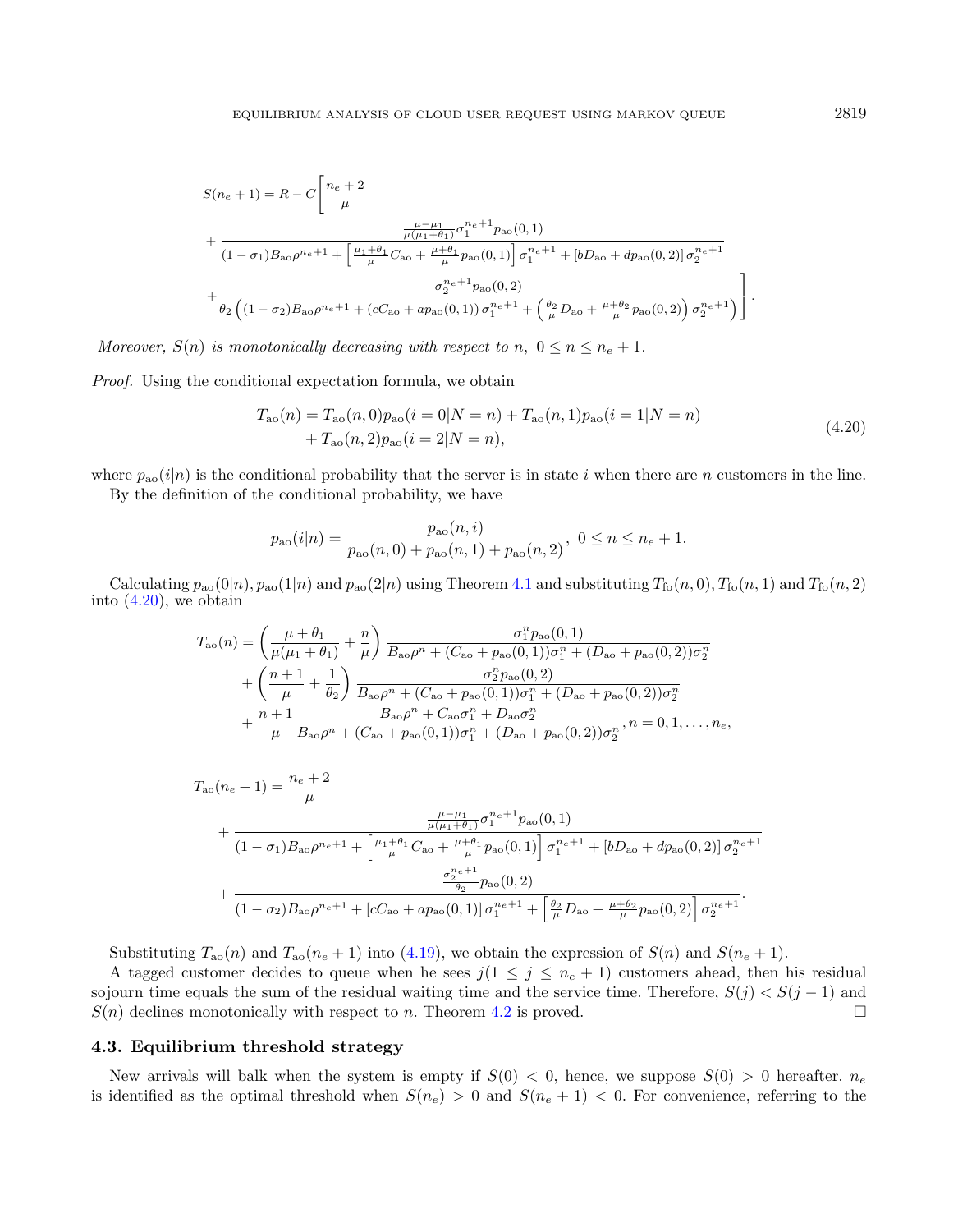method used in Burnetas and Economou [\[1\]](#page-17-4) and Li et al. [\[9\]](#page-17-15), and considering the form of  $S(n)$  and  $S(n_e + 1)$ , we introduce a set of functions  $S(x, n), x \in \mathbb{R}; n = 0, 1, \ldots$ .

$$
S(x, n) = R - C \left[ \frac{n+1}{\mu} + \frac{\frac{\mu - \mu_1}{\mu(\mu_1 + \theta_1)} \sigma_1^n p_{a0}(0, 1)}{(1 - \sigma_1 x) B_{a0} \rho^n + \left[ \frac{\mu + (\mu_1 + \theta_1 - \mu)x}{\mu} C_{a0} + \frac{\mu + \theta_1 x}{\mu} p_{a0}(0, 1) \right] \sigma_1^n + \left[ (1 + h_2(x)) D_{a0} + (1 + h_1(x)) p_{a0}(0, 2) \right] \sigma_2^n + \frac{\frac{\sigma_2^n}{\theta_2} p_{a0}(0, 2)}{(1 - \sigma_2 x) B_{a0} \rho^n + \left[ (1 + h_3(x)) C_{a0} + (1 + h_4(x)) p_{a0}(0, 1) \right] \sigma_1^n + \left[ \frac{\mu + (\theta_2 - \mu)x}{\mu} D_{a0} + \frac{\mu + \theta_2 x}{\mu} p_{a0}(0, 2) \right] \sigma_2^n \right]},
$$

where

$$
h_1(x) = \left(\frac{(1 - \sigma_1)[\lambda(\mu + \theta_2) + \theta_2^2]}{\mu\theta_2} - \sigma_1\right)x, \quad h_2(x) = \frac{\rho(1 - \sigma_1) - \sigma_2}{\sigma_2}x,
$$
  

$$
h_3(x) = \frac{\rho(1 - \sigma_2) - \sigma_1}{\sigma_1}x, \quad h_4(x) = \frac{\theta_1(1 - \sigma_2) + \mu(\sigma_1 - \sigma_2)}{\mu(1 - \sigma_1)}x.
$$

Next we will certify the existence of the equilibrium threshold strategies of customers and explore the corresponding thresholds using  $S(x, n)$ . By calculating, we have

$$
S(n) = S(0, n), n = 0, 1, \dots, n_e, \quad S(n_e + 1) = S(1, n_e + 1).
$$

Let us mark an arriving customer and suppose that other customers enter the queue following the threshold  $n_e$ . Then  $S(0, n)$ ,  $n = 0, 1, \ldots, n_e$  and  $S(1, n_e + 1)$  respectively represent the expected net benefit of this marked customer who observes there are n or  $n_e + 1$  customers ahead and decides to enter.

Denote  $S'(x,n) = \frac{\partial S(x,n)}{\partial x}$  and take the derivative of  $S(x,n)$  with respect to x for a given n, we obtain

$$
S'(x, n)
$$
\n
$$
= \frac{\frac{\mu - \mu_1}{\mu(\mu_1 + \theta_1)} C_{\text{ao}} \sigma_1^n p_{\text{ao}}(0, 1) \left[ -B_{\text{ao}} \rho^n + \left( \frac{\mu_1 + \theta_1 - \mu}{\mu} C_{\text{ao}} + \frac{\theta_1}{\mu} p_{\text{ao}}(0, 1) \right) \sigma_1^n + [h_2(1) D_{\text{ao}} + h_1(1) p_{\text{ao}}(0, 2) \sigma_2^n \right]}{\left[ (1 - \sigma_1 x) B_{\text{ao}} \rho^n + \left[ \frac{\mu + (\mu_1 + \theta_1 - \mu)x}{\mu} C_{\text{ao}} + \frac{\mu + \theta_1 x}{\mu} p_{\text{ao}}(0, 1) \right] \sigma_1^n + [(1 + h_2(x)) D_{\text{ao}} + (1 + h_1(x)) p_{\text{ao}}(0, 2) \sigma_2^n \right]^2} + \frac{\frac{\sigma_2^n}{\theta_2} C_{\text{ao}} p_{\text{ao}}(0, 2) \left[ -B_{\text{ao}} \sigma_2 \rho^n + [h_3(1) C_{\text{ao}} + h_4(1) p_{\text{ao}}(0, 1) \right] \sigma_1^n + \left( \frac{\theta_2 - \mu}{\mu} D_{\text{ao}} + \frac{\theta_2}{\mu} p_{\text{ao}}(0, 2) \right) \sigma_2^n \right]}{\left[ (1 - \sigma_2 x) B_{\text{ao}} \rho^n + [(1 + h_3(x)) C_{\text{ao}} + (1 + h_4(x)) p_{\text{ao}}(0, 1)] \sigma_1^n + \left[ \frac{\mu + (\theta_1 - \mu)x}{\mu} D_{\text{ao}} + \frac{\mu + \theta_2 x}{\mu} p_{\text{ao}}(0, 2) \right] \sigma_2^n \right]^2}.
$$

Because the denominator of  $S'(x, n)$  is greater than zero and the numerator of  $S'(x, n)$  only relates to n, the positive and negative properties of  $S'(x, n)$  doesn't depend on x for a given n. If  $S'(x, n) < 0$ , that is,  $S(x, n)$  is monotonically decreasing with respect to x for a given n, then  $S(0, n) > S(1, n)$ ; Otherwise,  $S(0, n) < S(1, n)$ . Therefore, we obtain Theorem [4.3.](#page-13-0)

<span id="page-13-0"></span>**Theorem 4.3.** There exist finite non-negative integers  $n_L \leq n_U$ , such that the following holds. Case 1. If  $S(x, n)$  is monotonically decreasing in x given n, we have

$$
(a) \qquad S(0,0), S(0,1), \ldots, S(0,n_L), \ldots, S(0,n_U) > 0, S(0,n_U+1) \le 0,\tag{4.21}
$$

(b) 
$$
S(1, n_U + 1), S(1, n_U), \ldots, S(1, n_L + 1) \leq 0, S(1, n_L) > 0,
$$
 (4.22)

$$
\text{or } S(1, n_U + 1), S(1, n_U), \dots, S(1, n_L), \dots, S(1, 1), S(1, 0) \le 0. \tag{4.23}
$$

**"**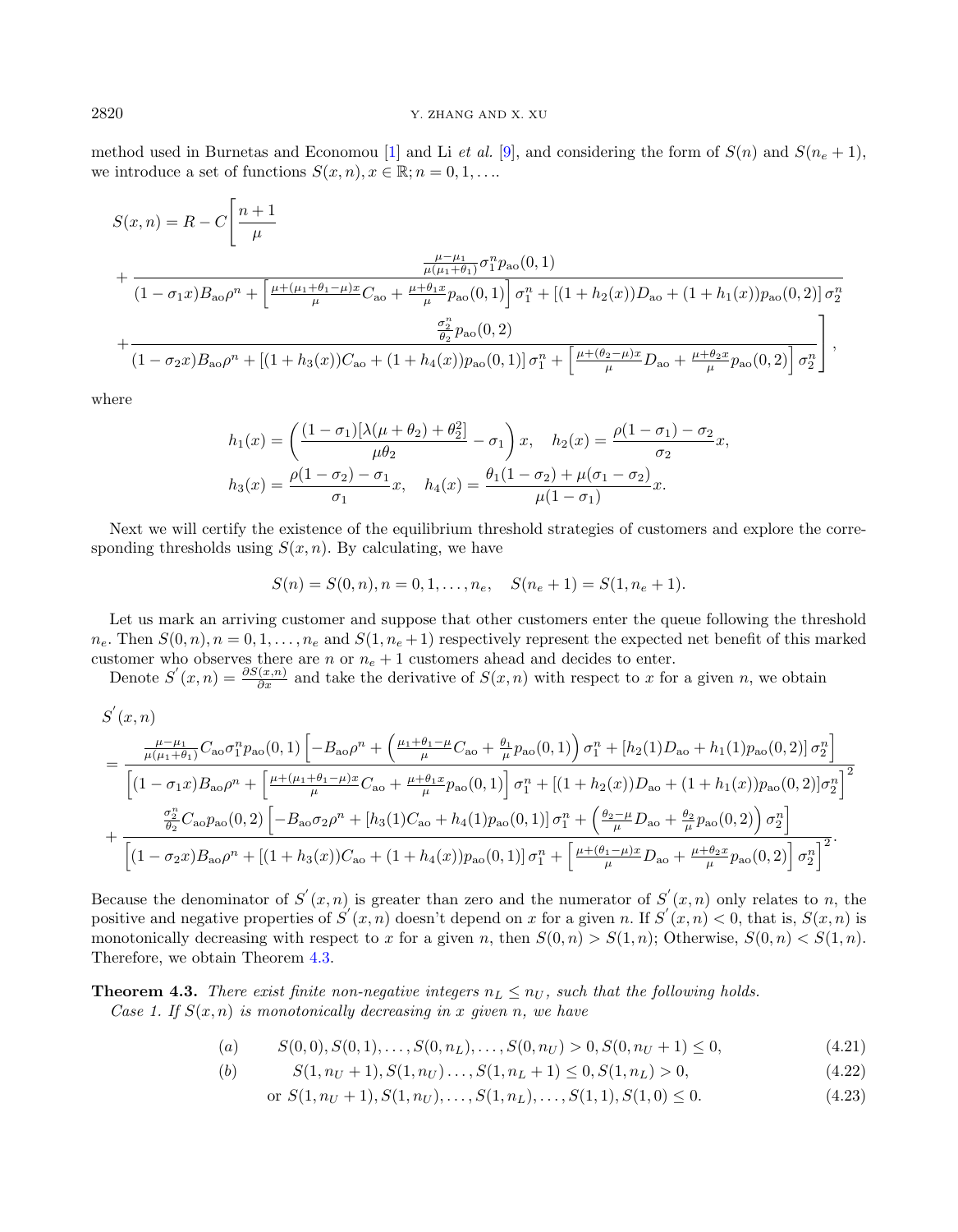The equilibrium threshold strategy in the partly observable  $M/M/1$  queue with variable vacation and vacation interruption is "While arriving at time t, observe: enter if  $n \leq n_e$  and balk otherwise" for  $n_e \in \{n_L, n_L +$  $1, \ldots, n_U$ .

Case 2. If  $S(x, n)$  is monotonically increasing in x given n, we have

$$
(c) \qquad S(0,0), S(0,1), \ldots, S(0, n_L - 1) > 0, S(0, n_L), \ldots, S(0, n_U) \le 0,
$$

(d) 
$$
S(1, n_L), S(1, n_L + 1), \dots, S(1, n_U + 1) \ge 0, S(1, n_U + 2) < 0,
$$
\n
$$
or S(1, n_L), S(1, n_L + 1), \dots, S(1, n_U), S(1, n_U + 1) \ge 0.
$$

The equilibrium threshold strategy in the partly observable  $M/M/1$  queue with variable vacation and vacation interruption is "While arriving at time t, observe: enter if  $n > n_e$  and balk otherwise" for  $n_e \in \{n_L, n_L +$  $1, \ldots, n_U$ .

Proof. We prove case 1 in two steps.

Step 1. We prove that  $n_e \in \{n_L, n_L + 1, \ldots, n_U\}.$ 

(a) We can easily get  $S(0,0) > 0$  and  $\lim_{n \to +\infty} S(0,n) = -\infty$ , so there exists a positive integer  $n_U$  which satisfies  $S(0, n_U + 1) \leq 0$  and  $S(0, n_U) > 0$  when  $S(x, n)$  is monotonically decreasing, therefore, [\(4.21\)](#page-12-0) is obtained.

(b) Similarly, due to  $S(1, n) < S(0, n)$ , we can easily find the positive integer  $n<sub>L</sub>$  satisfying [\(4.22\)](#page-12-0). Otherwise, if all items of  $S(1, n)$  are non-positive, we get  $(4.23)$ .

Step 2. We prove that  $n_e$  is the threshold.

On one hand, for an arriving customer who decides to enter the system when there are  $n(n \leq n_e)$  customers ahead of him, his expected net benefit is  $S(n)$ , and  $S(n) \geq S(n_e) = S(0, n_e) > 0$  based on Theorem [4.2](#page-11-2) and [\(4.21\)](#page-12-0). Hence, he prefers to enter the system. On the other hand, for an arriving customer who decides to enter the system when there are  $n = n_e + 1$  customers ahead of him, his expected net benefit is  $S(n_e + 1)$ , and  $S(n_e + 1) = S(1, n_e + 1) \leq 0$  based on Theorem [4.2,](#page-11-2) [\(4.22\)](#page-12-0) and [\(4.23\)](#page-12-0). Therefore, this arrival is reluctant to queue.

Case 2 can be similarly proved.

It is interesting to note that there is a Follow-The-Crowd (FTC) situation in the partly observable queue when  $S(x, n)$  is monotonically decreasing. Otherwise, there is an Avoid-The-Crowd (ATC) [\[9\]](#page-17-15) situation in the partly observable queue.

# 4.4. Analysis of social benefits

Denote the expected social benefit per time unit in the partly observable situation as  $SW_{\text{ao}} = R\lambda(1$  $p_{\rm ao}(n_e+1)-CL_{\rm ao}$ , where  $p_{\rm ao}(n_e+1)$  and  $L_{\rm ao}$  represent the balking probability and the expected queue length of customers in the partly observable case. Then we have

**Theorem 4.4.** In the partly observable  $M/M/1$  queue with variable vacation and vacation interruption, if an arriving customer finds other customers follow the threshold  $n_e$  and decides to enter, his expected social benefit per time unit is

$$
SW_{\text{ao}} = R\lambda \left[ 1 - \frac{\lambda \sigma_1^{n_e+1} p_{\text{ao}}(0,0)}{\theta_1 (1 - p \sigma_2)(1 - \sigma_1)} - \frac{p \sigma_2^{n_e+2} p_{\text{ao}}(0,0)}{(1 - p \sigma_2)(1 - \sigma_2)} - B_{\text{ao}} \rho^{n_e+1} - C_{\text{ao}} \sigma_1^{n_e+1} \frac{\mu_1 \rho + \theta_1}{\mu_1 \sigma_1 + \theta_1} - D_{\text{ao}} \sigma_2^{n_e+1} \right] - C \left[ \frac{p \sigma_2^2 (1 - \sigma_2^{n_e+1}) p_{\text{ao}}(0,0)}{(1 - p \sigma_2)(1 - \sigma_2)^2} + B_{\text{ao}} \frac{\rho - (n_e+2)\rho^{n_e+2} + (n_e+1)\rho^{n_e+3}}{(1 - \rho)^2} + C_{\text{ao}} \frac{(\mu_1 \rho + \theta_1)(n_e+1)\sigma_1^{n_e+1}}{\mu_1 \sigma_1 + \theta_1} + C_{\text{ao}} \frac{\sigma_1 - (n_e+1)\sigma_1^{n_e+1} + n_e \sigma_1^{n_e+2}}{(1 - \sigma_1)^2} + \frac{\lambda \sigma_1 (1 - \sigma_1^{n_e+1}) p_{\text{ao}}(0,0)}{\theta_1 (1 - p \sigma_2)(1 - \sigma_1)^2} + D_{\text{ao}} \frac{\sigma_2 - (n_e+2)\sigma_2^{n_e+2} + (n_e+1)\sigma_2^{n_e+3}}{(1 - \sigma_2)^2} \right].
$$

$$
\Box
$$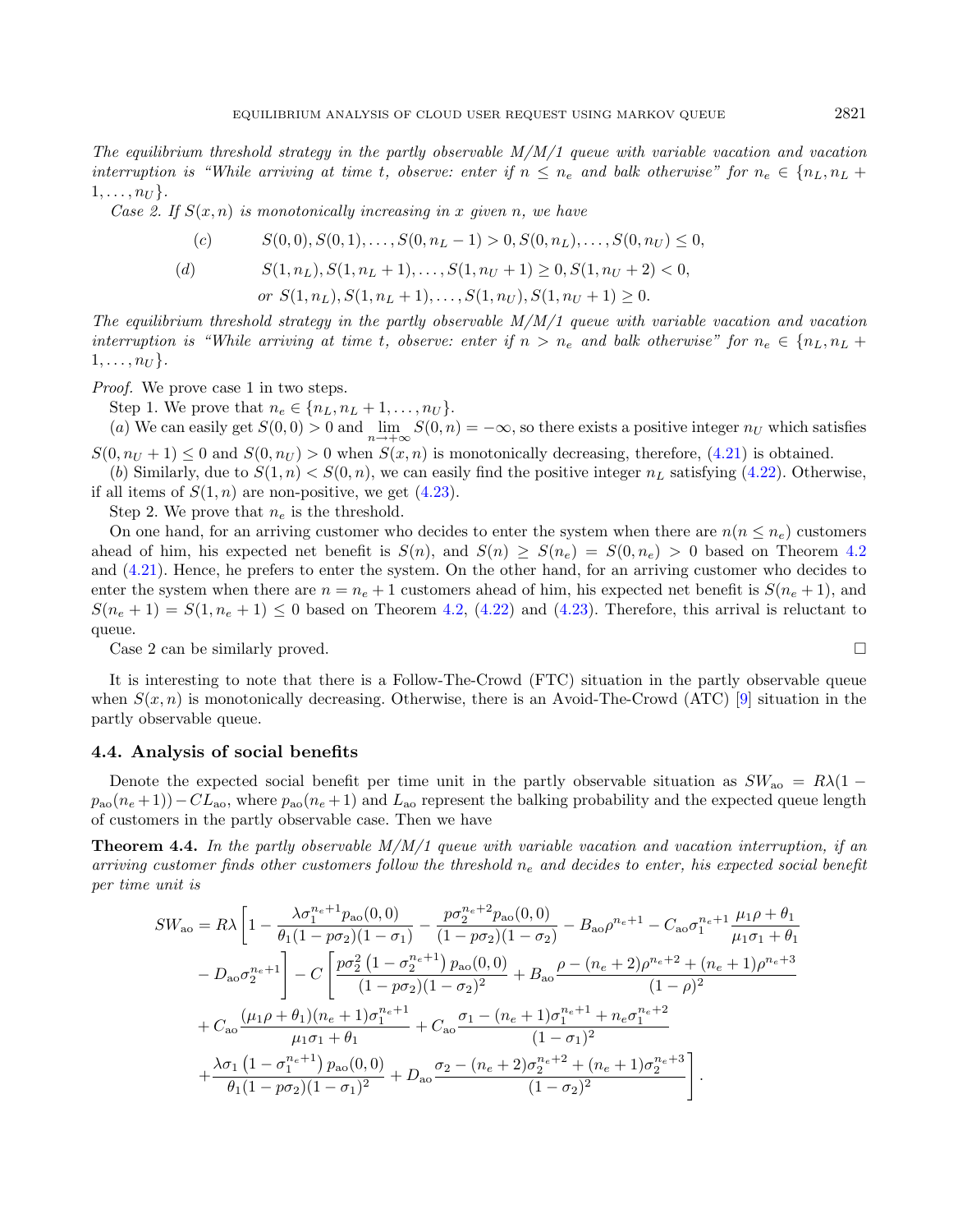<span id="page-15-1"></span>

FIGURE 8. The equilibrium thresholds versus parameter  $\lambda$ .

<span id="page-15-2"></span>

FIGURE 9. The equilibrium thresholds versus parameter  $\mu$ .

*Proof.* Arrivals are reluctant to enter when they find the system at state  $(n_e + 1, 0), (n_e + 1, 1)$  and  $(n_e + 1, 2)$ . Therefore, the balking probability is  $p_{\text{ao}}(n_e + 1) = p_{\text{ao}}(n_e + 1, 0) + p_{\text{ao}}(n_e + 1, 1) + p_{\text{ao}}(n_e + 1, 2)$ , the effective arrival rate is  $\lambda(1 - p_{\rm ao}(n_e + 1))$  and the expected queue length can be calculated using the formula

$$
L_{\rm ao} = \sum_{n=0}^{n_e+1} n(p_{\rm ao}(n,0) + p_{\rm ao}(n,1) + p_{\rm ao}(n,2)).
$$

The expression of the expected social benefit can be derived from Theorem [4.1.](#page-9-4)  $\Box$ 

# 5. Numerical comparison of equilibrium thresholds

<span id="page-15-0"></span>This section presents numerical experiments to demonstrate the impact of information levels and several parameters on the equilibrium threshold strategy of customers.

Assuming that  $R = 5, \mu = 2, \mu_1 = 0.5, \theta_1 = 5, \theta_2 = 0.5, p = 0.5, C = 1.2$ , the relationship between the equilibrium threshold strategy and the arrival rate  $\lambda$  of cloud user requests is shown in Figure [8.](#page-15-1) The equilibrium threshold strategy remains unaltered since the arrival rate  $\lambda$  is irrelevant to the decisions of customers when the cloud user requests master the state information completely, which is derived from Theorem [3.1.](#page-3-2) In addition, the equilibrium threshold increases with the parameter  $\lambda$  in the partly observable case, meaning that the customer prefers to join the system in this situation.

Assuming that  $R = 5, \lambda = 1, \mu_1 = 0.5, \theta_1 = 5, \theta_2 = 0.5, p = 0.5, C = 1.2$ , Figure [9](#page-15-2) shows that all types of the equilibrium thresholds increase along with the service rate  $\mu$  resulted by accelerating the delivery of the virtual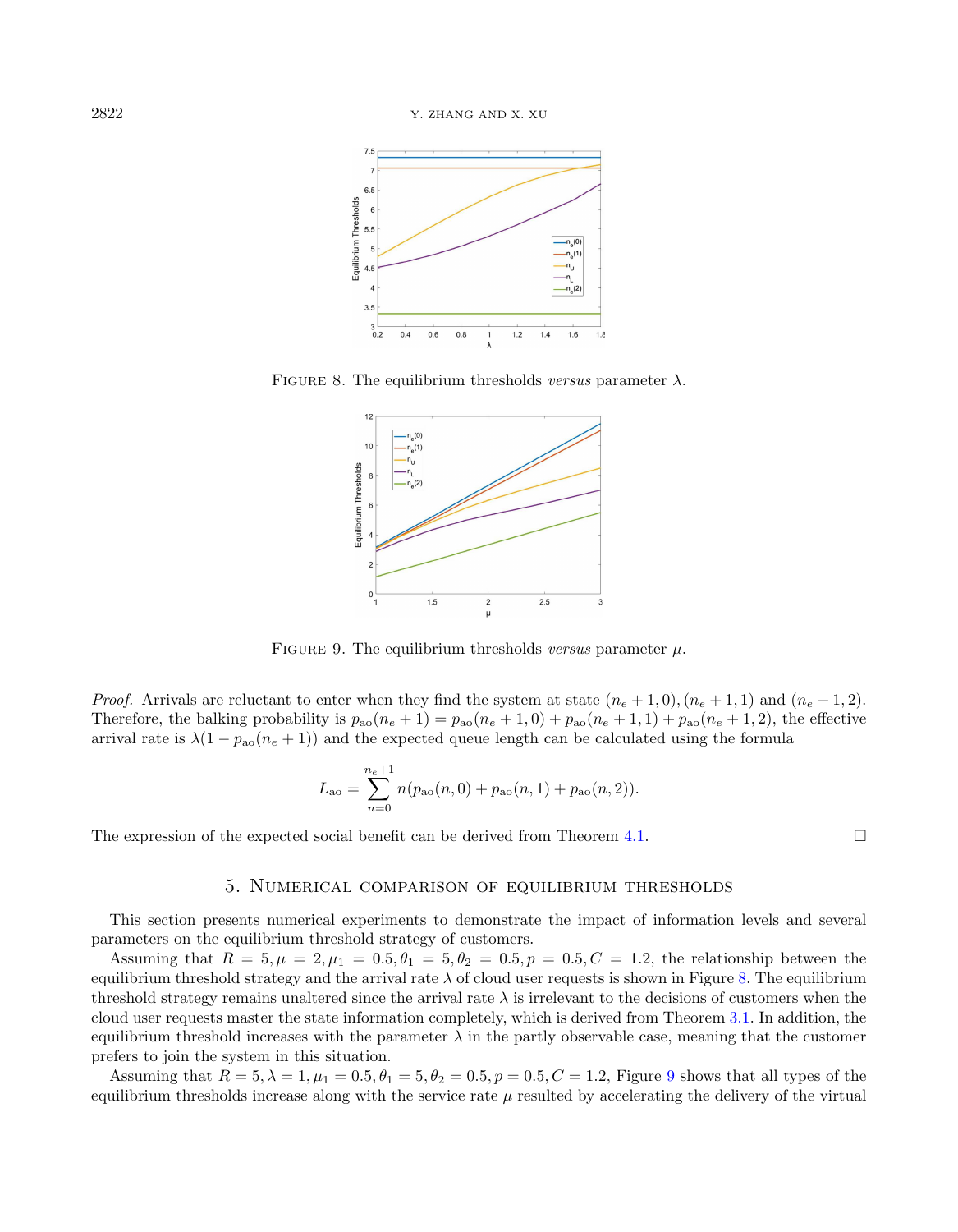<span id="page-16-0"></span>

FIGURE 10. The equilibrium thresholds versus parameter R.

<span id="page-16-1"></span>

FIGURE 11. The equilibrium thresholds versus parameter  $\theta_1$ .

machine and lessening the expected sojourn time of customers. In other words, the cloud user requests have a greater incentive to enter the system whether they acquire the state information or not when the service rate increases.

When  $\lambda = 1, \mu = 2, \mu_1 = 0.5, \theta_1 = 5, \theta_2 = 0.5, p = 0.5, C = 1.2$ , the result shown in Figure [10](#page-16-0) indicates that the whole equilibrium threshold policies linearly increase with parameter  $R$ , which is consistent with the results of Theorems [3.1](#page-3-2) and [4.2.](#page-11-2) It is intuitive that the more revenues after customers are served, the more customers prefer to enter the system.

When  $R = 5, \lambda = 1.2, \mu = 0.5, \mu_1 = 0.5, \theta_2 = 0.5, p = 0.5, C = 1.2$ , the relationship between the equilibrium threshold strategy and parameter  $\theta_1$  in semi dormancy state is shown in Figure [11.](#page-16-1) It is observed that the maximum entrance thresholds  $n_e(0)$  and  $n_e(2)$  for cloud user requests in the fully observable case remain constant, while the threshold  $n_e(1)$  is more sensitive. Moreover, the thresholds  $n_U$  and  $n_L$  display a gently reducing trend in the partly observable case. When shortening the duration of semi dormancy, new arrivals predict that the system will be congested and overloaded, therefore, they enter reluctantly.

More importantly, Figures [8–](#page-15-1)[11](#page-16-1) reveal that the range of thresholds  $\{n_L, n_{L+1}, \ldots, n_U\}$  in the partly observable case always contains inside the range of thresholds  $n_e(0)$  and  $n_e(2)$  in the fully observable case. In other words, customers prefer to queue if they master the information levels completely, which means that there exists an intermediate value in the partly observable case between two separate thresholds in the fully observable case.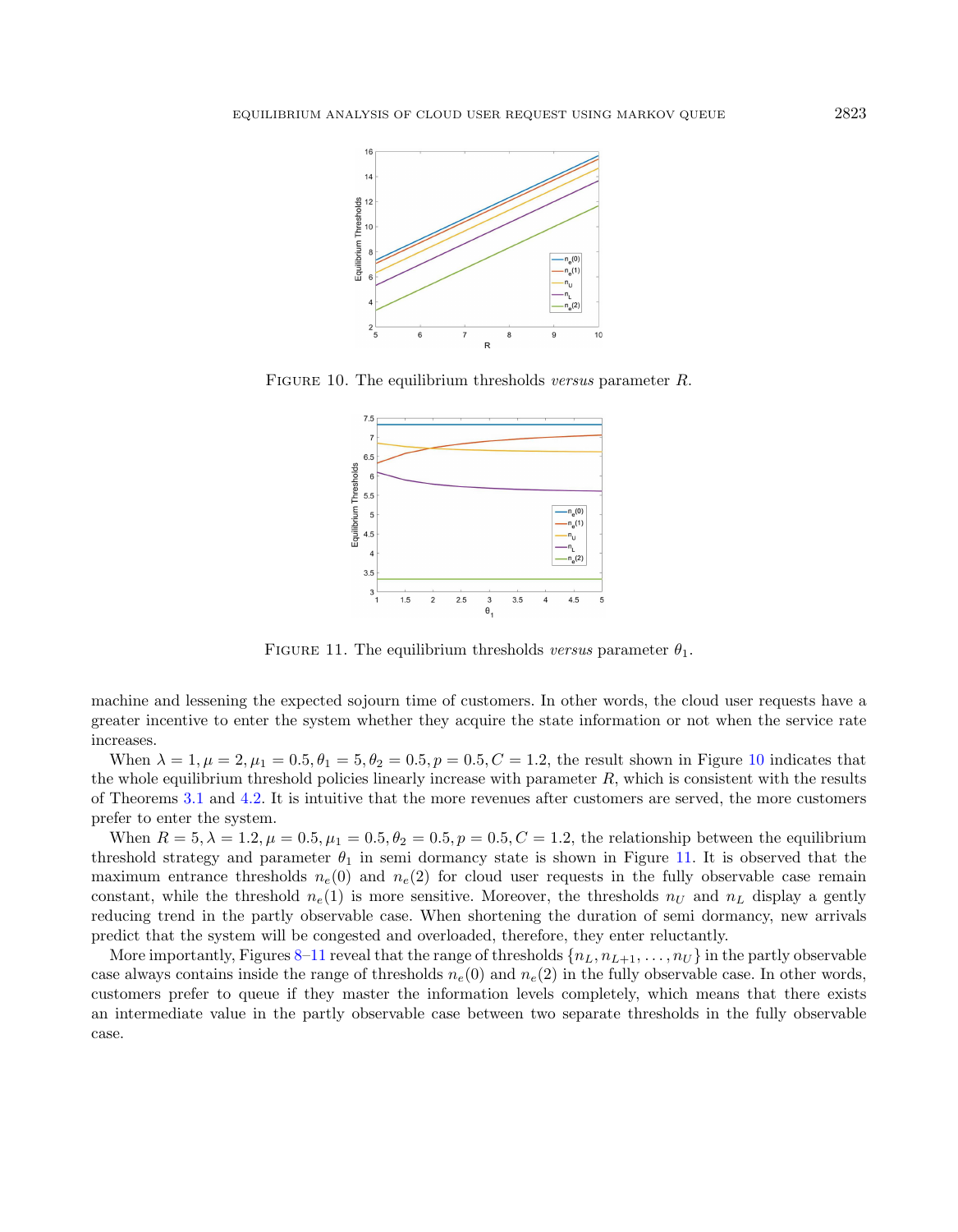### <span id="page-17-21"></span>2824 Y. ZHANG AND X. XU

# 6. Conclusions

<span id="page-17-4"></span>This paper describes the individual and social strategic behaviors of customers in a single server Markov queueing system that incorporates the classical vacation and working vacation. We discuss and numerically compare the equilibrium thresholds of customers and the corresponding expected social benefits based on a reward-cost structure for both fully observable and partly observable cases. The research outcomes can help the managers to make appropriate strategic decisions utilizing the available information. Further, we conduct the sensitivity analysis of the expected social benefit as well as the equilibrium threshold for various parameters and different information levels. This study can reduce expenses by setting suitable indicators in the virtual technology and automatic management system. Further extensions of this work may explore the equilibrium behaviors under the unobservable cases in view of the application.

<span id="page-17-20"></span><span id="page-17-19"></span><span id="page-17-17"></span><span id="page-17-12"></span><span id="page-17-1"></span>Acknowledgements. The authors are grateful to the anonymous referees for their detailed comments and valuable suggestions, and would like to thank the support by the National Natural Science Foundation (No. 6217012029), the Hebei Province Natural Science Foundation (No. A2019203313) and the Science Research Project of Education Department of Hebei Province (No. ZD2019079), China.

# **REFERENCES**

- <span id="page-17-14"></span><span id="page-17-10"></span>[1] A. Burnetas and A. Economou, Equilibrium customer strategies in a single server Markovian queue with setup times. Queue. Syst. 56 (2007) 213–228.
- <span id="page-17-15"></span>[2] N.H. Do, T.V. Do and A. Melikov, Equilibrium customer behavior in the M/M/1 retrial queue with working vacations and a constant retrial rate. Oper. Res. 20 (2020) 627–646.
- <span id="page-17-18"></span>[3] A. Economou and S. Kanta, Equilibrium balking strategies in the observable single-server queue with breakdowns and repairs. Oper. Res. Lett. 36 (2008) 696–699.
- <span id="page-17-8"></span>[4] S. Jin, S. Hao, X. Qie and W. Yue, A virtual machine scheduling strategy with a speed switch and a multi-sleep mode in cloud data centers. J. Syst. Sci. Syst. Eng. 28 (2019) 194–210.
- <span id="page-17-7"></span><span id="page-17-0"></span>[5] S. Jin, S. Hao and B. Wang, Virtual machine scheduling strategy based on dual-speed and work vacation mode and its parameter optimization. J. Commun. 38 (2017) 10–20.
- <span id="page-17-6"></span>[6] S. Jin, X. Qie, W Zhao, W. Yue and Y. Takahashi, A clustered virtual machine allocation strategy based on a sleep-mode with wake-up threshold in a cloud environment. Ann. Oper. Res. 293 (2020) 193–212.
- <span id="page-17-9"></span>[7] D.H. Lee, Equilibrium balking strategies in Markovian queues with a single working vacation and vacation interruption. Qual. Technol. Quant. Manage. 16 (2019) 355–376.
- <span id="page-17-16"></span>[8] J. Li, Analysis of the discrete-time Geo/G/1 working vacation queue and its application to network scheduling. Comput. Indus. Eng. 65 (2013) 594–604.
- <span id="page-17-11"></span>[9] K. Li, J. Wang, Y. Ren and J. Chang, Equilibrium joining strategies in M/M/1 queues with working vacation and vacation interruptions.  $RAIRO - OR$  50 (2016) 451-471.
- <span id="page-17-2"></span>[10] R. Marek and K. Hoon, Cognitive systems and operations research in big data and cloud computing. Ann. Oper. Res. 265 (2018) 183–186.
- <span id="page-17-13"></span><span id="page-17-3"></span>[11] A.Z. Melikov, A.M. Rustamov and L.A. Ponomarenko, Approximate analysis of a queueing-inventory system with early and delayed server vacations. Autom. Remote Cont. 78 (2017) 1991–2003.
- <span id="page-17-5"></span>[12] P. Naor, The regulation of queue size by levying tolls. Econometrica 37 (1969) 15–24.
- [13] I. Padmavathi, B. Sivakumar and G. Arivarignan, A retrial inventory system with single and modified multiple vacation for server. Ann. Oper. Res. 233 (2015) 335-364.
- [14] Y. Peng and J. Wu, A Lévy-Driven stochastic queueing system with server breakdowns and vacations. Mathematics 8 (2020) 13–29.
- [15] L. Servi and S. Finn, M/M/1 queues with working vacations  $(M/M/1/WW)$ . Perform. Eval., 50 (2002) 41–52.
- [16] C. Shekhar, S. Varshney, and A. Kumar, Optimal and sensitivity analysis of vacation queueing system with F-policy and vacation interruption. Syst. Eng. 45 (2020) 7091–7107.
- [17] W. Sun, S. Li, Y. Wang and N. Tian, Comparisons of exhaustive and non exhaustive  $M/M/1/N$  queues with working vacation and threshold policy. J. Syst. Sci. Syst. Eng. 28 (2019) 154–167.
- [18] H. Takagi, Queueing analysis, a foundation of performance evaluation, Vol. 1: Vacation and Priority Systems. North-Holland, New York (1991).
- [19] N. Tian and Z.G. Zhang, Vacation queueing models: Theory and applications. Springer-Verlag, New York, Inc (2006).
- [20] R. Tian and Y. Wang, Optimal strategies and pricing analysis in M/M/1 queues with a single working vacation and multiple vacations.  $RAIRO - OR$ , 54 (2020) 1593-1612.
- [21] J. Wang, Y. Zhang and Z.G. Zhang, Strategic joining in an  $M/M/k$  queue with asynchronous and synchronous multiple vacations. J. Oper. Res. Soc. 2 (2019) 1–19.